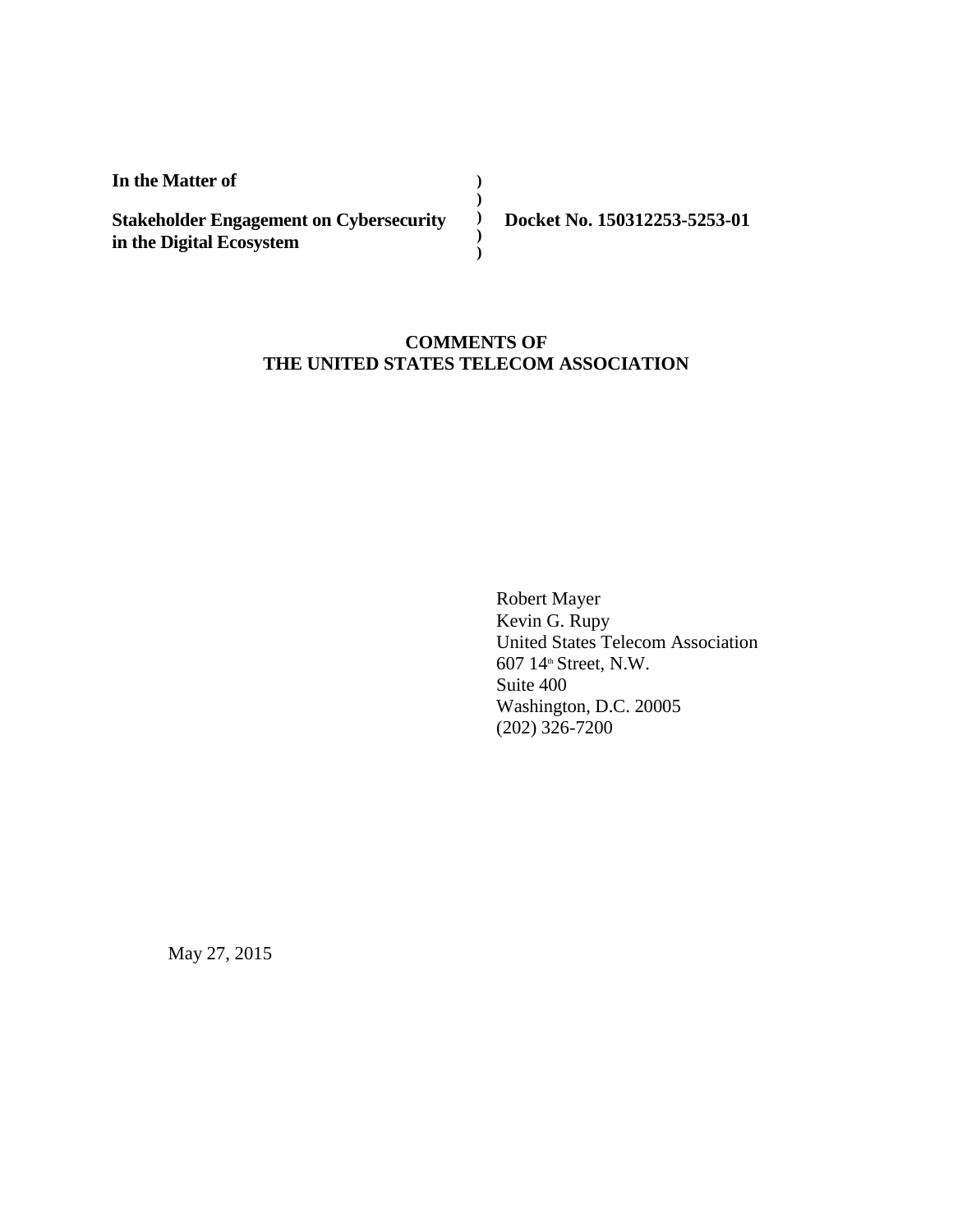# **TABLE OF CONTENTS**

| I. |                                                                                                                                                                  |
|----|------------------------------------------------------------------------------------------------------------------------------------------------------------------|
|    | II. Broad Participation from Stakeholders in the Digital Ecosystem is Essential to                                                                               |
|    | III. The NIST Framework Serves as an Exemplary Model for the Open, Voluntary and                                                                                 |
|    | IV. NTIA Projects Should Complement or Replace Efforts in Other Venues to Ensure                                                                                 |
|    | V. NTIA Can Achieve the Greatest Impact by Focusing on Narrowly-Defined Threats                                                                                  |
|    |                                                                                                                                                                  |
| A. |                                                                                                                                                                  |
| В. | Trust and Security in Core Internet Infrastructure/Domain Name Server (DNS),<br>Border Gateway Protocol, and Transport Layer Security Certificates (combined) 11 |
|    |                                                                                                                                                                  |
|    |                                                                                                                                                                  |

**\* \* \***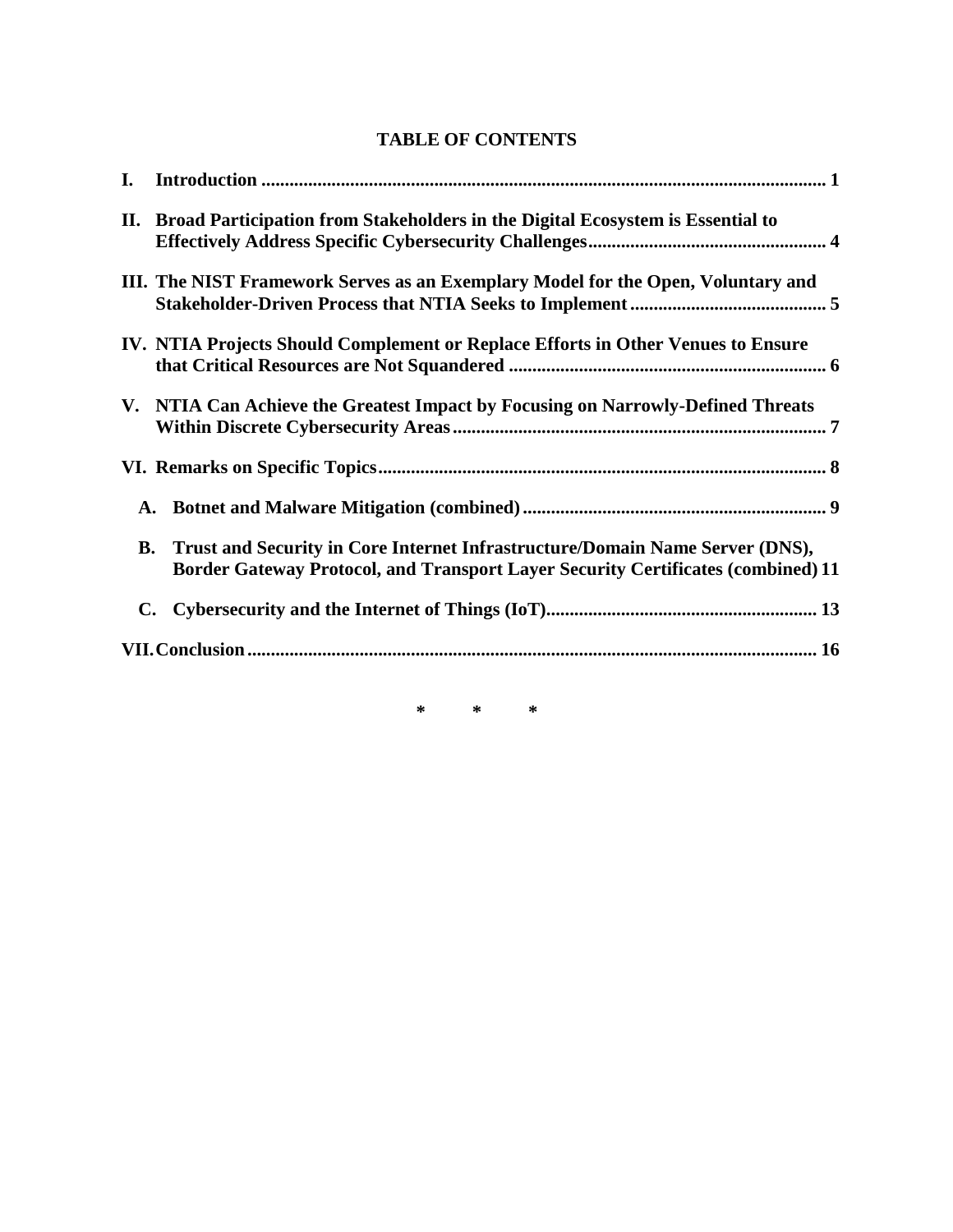#### **Summary**

USTelecom appreciates the Department of Commerce's continuing interest in protecting our nations' vital economic security and reaffirming its earlier finding that evolving cybersecurity threats pose significant societal risk and that "the pace of innovation in the highly digital ecosystem makes traditional regulation and compliance difficult and inefficient." The current Request takes note of several key developments that have occurred since the release of the Department's 2011 Green Paper, all of which have important bearing on the issues raised in this inquiry.

For example, in September 2011, the Department and the Department of Homeland Security issued a Notice of Inquiry regarding existing efforts and new areas to explore in combating botnets and related malware. Largely as a consequence of that inquiry, the private sector formed the Industry Botnet Group (IBG) which operated as a voluntary public-private partnership comprised of nine trade associations and nonprofit organizations representing thousands of companies across information, communications, and financial services industries. This effort produced findings and recommendations that can be leveraged as part of any further effort facilitated by the National Telecommunications and Information Administration (NTIA).

In addition, in February 2013, the White House released Executive Order 13636 which had a profound impact on shaping and advancing the relationship between government and industry in the cybersecurity arena. The Executive Order set in motion a year-long National Institute of Standards and Technology (NIST) led engagement to develop a cybersecurity framework (CSF) that was well-organized, managed, and facilitated. The NIST effort led to the production of a landmark business-driven cyber risk management tool that is reverberating through multiple industry and government venues.

The CSF served as the foundational cornerstone for a subsequent groundbreaking initiative by the communications sector with the release of the Communications Security, Reliability and Interoperability Council (CSRIC) Working Group 4 (WG 4) report in March 2015. Both the NIST Framework and the CSRIC WG4 initiatives have served to significantly enhance the cybersecurity landscape by promoting voluntary, multi-stakeholder collaborative mechanisms and approaches that address one of the most urgent challenges we face as a nation. Furthermore, they can serve as a useful model for much of what the National Telecommunications and Information Administration (NTIA) hopes to accomplish in its important upcoming work.

USTelecom maintains that broad participation from stakeholders in the digital ecosystem is essential to effectively addressing specific cybersecurity challenges. The Internet ecosystem was a major focus area in a recent CSRIC WG4 effort to adapt the NIST Cybersecurity Framework to various communication segments, and a sub-group leading this effort identified 27 unique ecosystem categories (*e.g.*, hardware vendors, operating-system vendors, backbone network operators) that together form a complex system of cybersecurity interdependencies. A clear take-away from this effort was that effective management of cybersecurity risk requires significant participation from multiple stakeholders from the enterprise level up through the broader sector level. NTIA is in a unique position to convene and facilitate this type of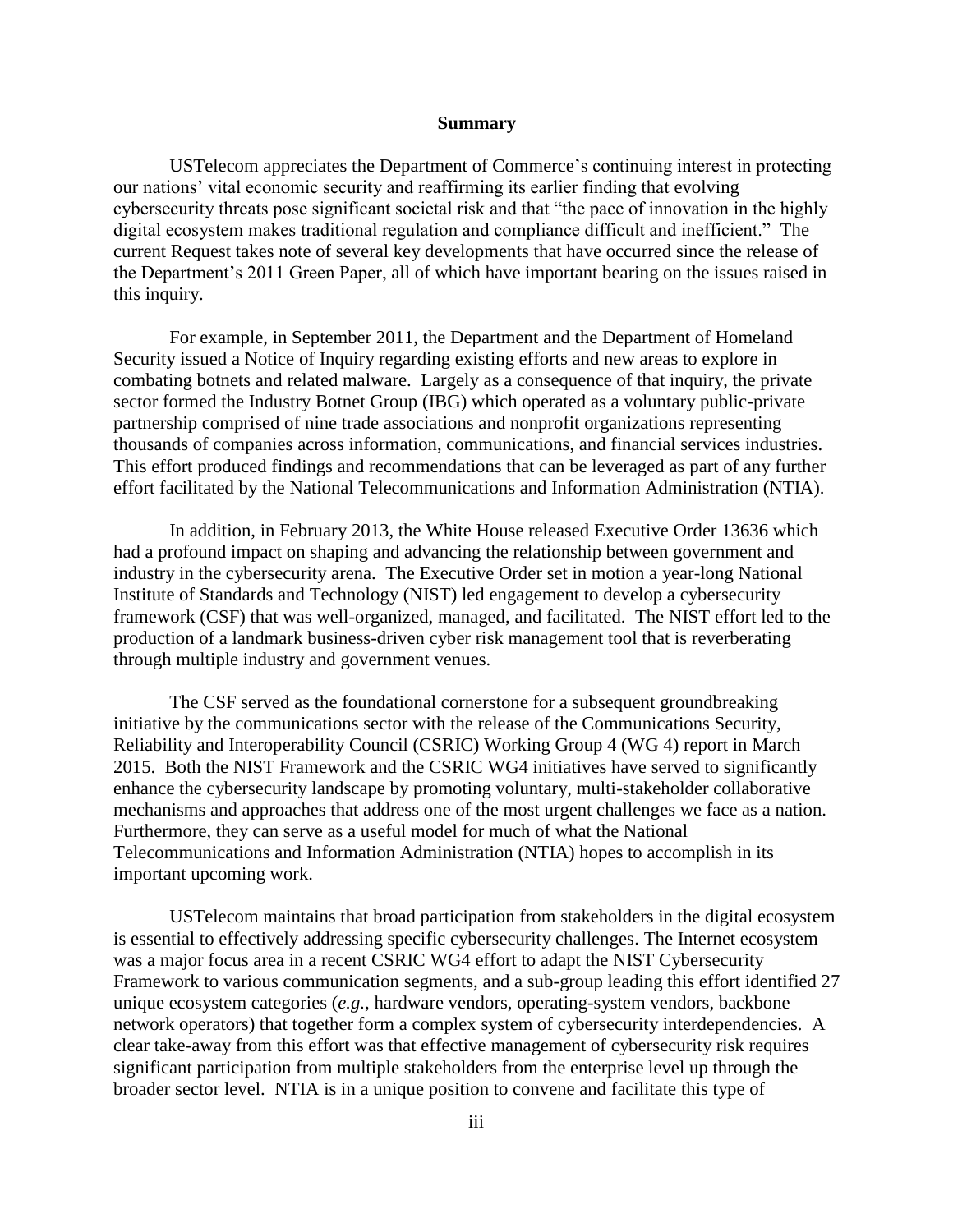engagement on a number of timely and critical issues affecting Internet security.

USTelecom applauds the NTIA Internet Policy Task Force (IPTF) in its efforts to facilitate one or more multi-stakeholder processes based on "openness, transparency, and consensus" which were the hallmarks of the NIST CSF development process. Most importantly, the NIST team paced the effort to allow sufficient time for stakeholders to review progress and provide substantive public input at regular intervals, while still managing a complex effort to an aggressive timeline. By incorporating lessons learned from the NIST engagement, the IPTF will increase the likelihood of successful engagements.

NTIA should consider its appropriate role in the broader coordination context of cybersecurity efforts. As NTIA acknowledges in its Request, it seeks to "avoid duplicating existing work," and focus instead on designing processes that "complement, rather than duplicate existing initiatives, both inside and outside the government." NTIA should therefore consider greater collaboration with existing government cybersecurity related entities, including the National Science Foundation and NIST, as well as DHS. In particular, DHS is the lead agency for the Critical Infrastructure Partnership Advisory Council (CIPAC) which facilitates interaction between governmental entities and representatives from the community of critical infrastructure owners and operators. The value of these organizations and efforts will be significantly enhanced by NTIA's leadership and expertise in the communications arena.

There is broad agreement among all stakeholders – including NTIA – that the cybersecurity landscape is a multi-faceted environment with numerous threat vectors, vulnerabilities and response mechanisms. Given the inherent complexities within this environment, NTIA should carefully scope its efforts by focusing on narrowly defined threats within discrete cybersecurity areas.

#### **Botnet and Malware Mitigation**

There is no dispute that one of those most persistent threats to the global digital economy comes from the proliferation of destructive botnets and malicious software (malware) that, among other things, enables a single entity to control large networks of infected computers. Though most commonly associated with criminal enterprise and financial theft in particular, botnets can also be used for cyber espionage and potential attacks by terrorist or nation states to disrupt major economic activity or to attack vital critical infrastructure. USTelecom members and other sector participants have been major contributors in foundational efforts that brought key stakeholders together to address important issues and responsibilities.

These efforts include the voluntary U.S. Anti-Bot Code of Conduct ("Code of Conduct") for Internet Service Providers (ISPs) to address threats posed to residential broadband networks, as well as efforts of the IBG, which developed principles to guide voluntary anti-botnet efforts throughout the ecosystem. USTelecom asserts that a starting point for further progress in this area could entail further expansion of a set of voluntary practices that can be developed and applied to the broad set of ecosystem stakeholders identified in the IBG. Building upon the principles identified in the IBG, NTIA could function as an effective facilitator to orchestrate the high-level of ecosystem engagement that will increase the likelihood of achieving further progress in the areas of botnet and malware mitigation.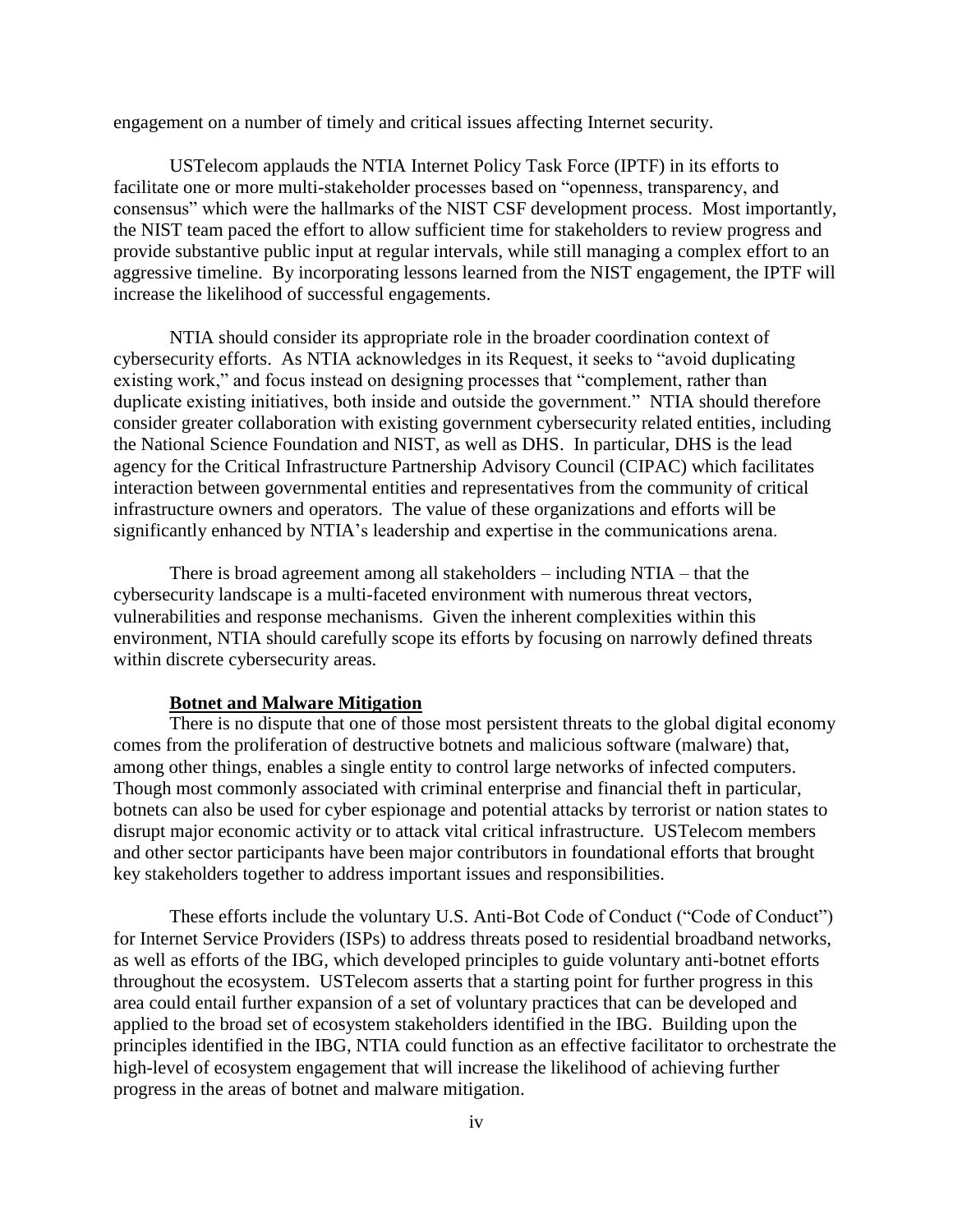#### **Trust and Security in Core Internet Infrastructure/Domain Name Server (DNS), Border Gateway Protocol, and Transport Layer Security Certificates**

The Request captures a number of potential areas where collective action to advance Internet security is both necessary and possible. While USTelecom does not propose recommendations for specific technical engagements in these areas at this time, there are foundational activities that can be undertaken to advance NTIA's stated objectives. There are many other prominent venues where standards and guidelines have been developed or are currently under development. Many of these organizations are identified in a Government Accountability Office (GAO) report "Cybersecurity Guidance Is Available, but More Can Be Done to Promote Its Use." NTIA could take a significant step towards understanding the factors that have influenced adoption and diffusion to date by designing a well-structured, multistakeholder engagement to clarify what actions have been taken, where those actions have been taken, the conclusions that have been reached, and the lessons learned from their implementation across multiple sectors. More importantly, such an inquiry could have the added benefit of providing further insight into potential synergies that result from collective action in engagement in these areas.

#### **Cybersecurity and the Internet of Things (IoT)**

The IoT presents society with an unparalleled level of cybersecurity issues, given its sustained exponential growth, and the diversity of stakeholders who will develop, market and use IoT-enabled devices and applications. What makes IoT particularly challenging from a cybersecurity perspective is that all of the factors that contribute to current vulnerabilities and concerns (e.g., accelerated market entry, cost reduction, insufficient security-by-design, and privacy) are increased by orders of magnitude.

One of the primary goals of a policy framework for IoT should be to ensure that, while innovation remains unimpeded, security considerations and voluntary practices are incorporated into multiple dimensions of the risk landscape. This is especially the case given what is currently known about the IoT environment. Given the security implications, USTelecom members understand that security is essential for the growth of business and commerce in the IoT space. For this reason, they are working on crucial security standards in a variety of venues to ensure such measures are resident in any future IoT offerings.

NTIA can play a crucial role in this area by promoting the use of the various solutions developed through organizations such as the ATIS and the GSMA throughout broader industry segments. For example, NTIA could promote use of such solutions by highlighting some specific use cases around various IoT industries such as automotive, healthcare information technology, utilities and others. NTIA must also ensure that any policy framework it implements is sufficiently flexible to accommodate new information related to evolving market dynamics, stakeholder resource concerns and business models, infrastructure and operating environments, end-user expectations and awareness, and laws and regulations. NTIA should begin the development of its policy framework with a set of consensus-based principles that could help guide the identification and formulation of appropriate policy considerations.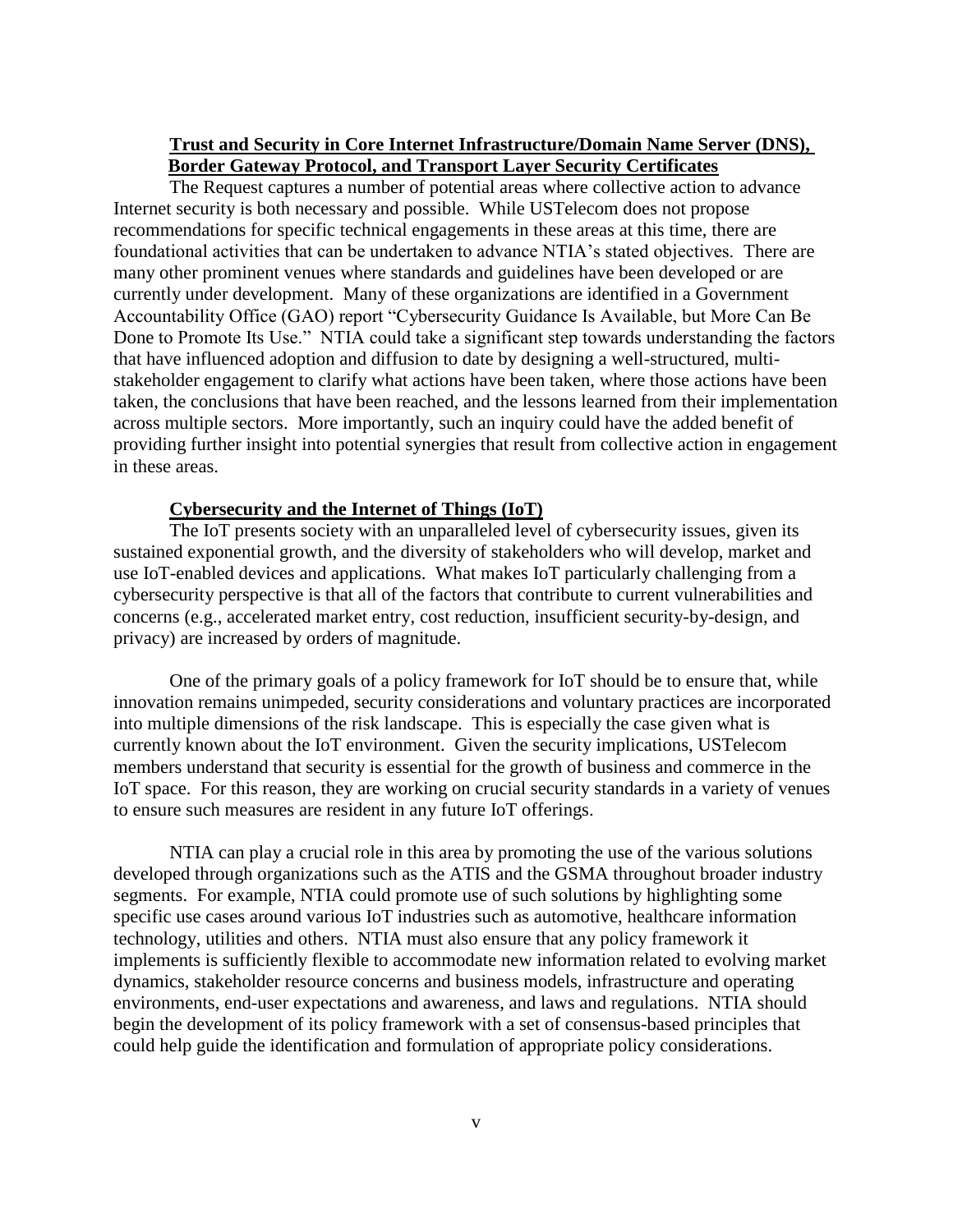**In the Matter of Cybersecurity, Innovation and the Internet Economy**

**Docket No.: 110527305–1303–02**

#### **COMMENTS OF THE UNITED STATES TELECOM ASSOCIATION**

**) ) )**

**) ) )**

The United States Telecom Association  $(USTelecom)^{1}$  is pleased to comment on the Request for Public Comments (*Request*) issued by the Department of Commerce (Department) regarding its inquiry "to identify substantive cybersecurity issues that affect the digital ecosystem."<sup>2</sup> USTelecom agrees with the Department's assessment that "broad consensus, coordinated action, and the development of practices could substantially improve security for organizations and consumers." <sup>3</sup>

#### <span id="page-5-0"></span>**I. Introduction**

USTelecom appreciates the Department's continuing interest in protecting our nations' vital economic security and reaffirming its earlier finding that evolving cybersecurity threats pose significant societal risk and that "the pace of innovation in the highly digital ecosystem makes traditional regulation and compliance difficult and inefficient."<sup>4</sup> The current Request

<sup>&</sup>lt;sup>1</sup> USTelecom is the premier trade association representing service providers and suppliers for the telecommunications industry. USTelecom members provide a full array of services, including broadband, voice, data and video over wireline and wireless networks.

<sup>2</sup> See, Request for Public Comment, *Stakeholder Engagement on Cybersecurity in the Digital Ecosystem*, FR / Vol. 80, No. 53 / Thursday, March 19, 2015) (available at: [http://www.ntia.doc.gov/files/ntia/publications/cybersecurity\\_rfc\\_03192015.pdf](http://www.ntia.doc.gov/files/ntia/publications/cybersecurity_rfc_03192015.pdf) (visited May 10, 2015) (*Request*).

<sup>3</sup> *Request*, p. 14360.

<sup>4</sup> *See*, The Department of Commerce Internet Policy Task Force, *Cybersecurity, Innovation and the Internet Economy*, June, 2011 (available at: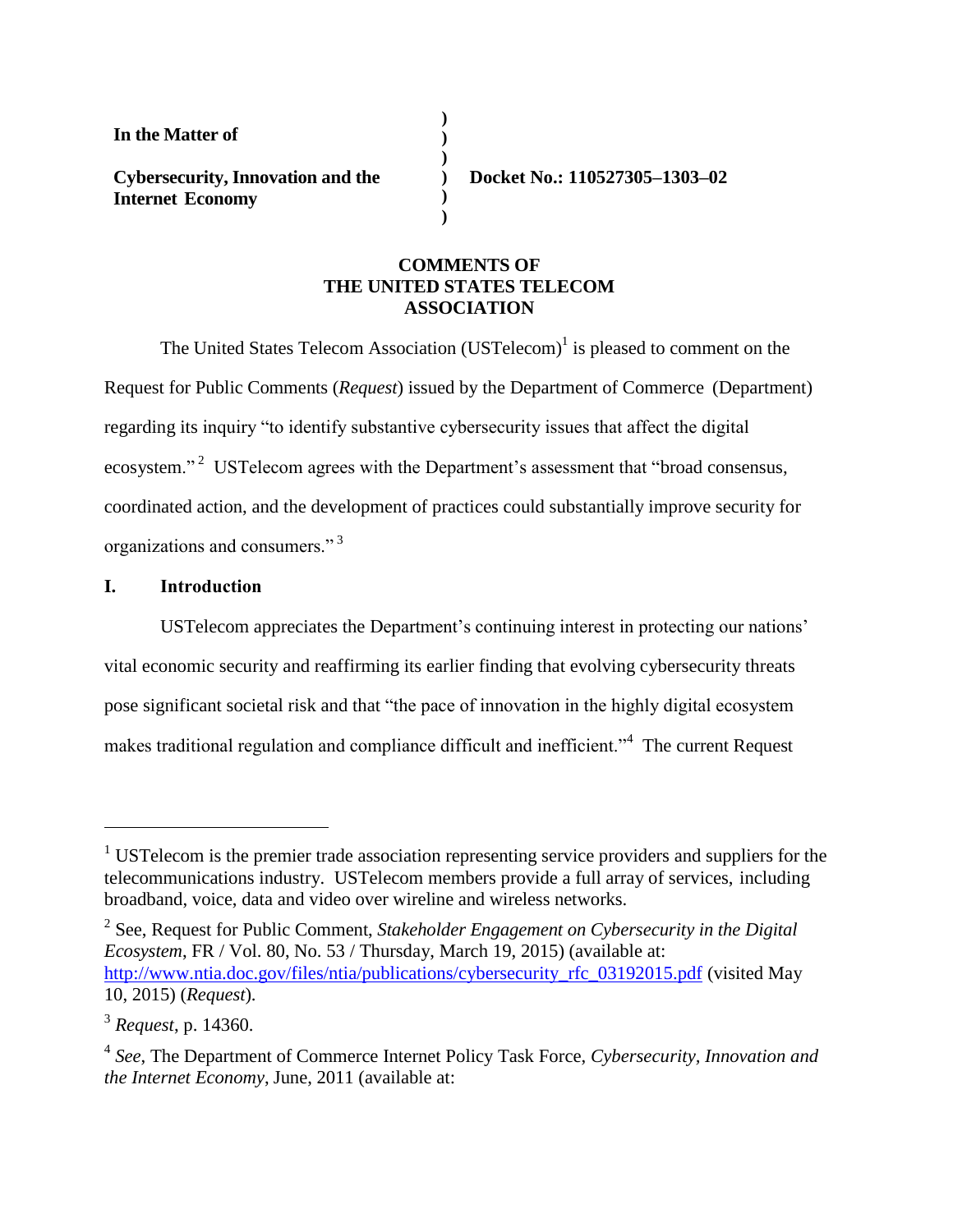takes note of several key developments that have occurred since the release of the Department's 2011 Green Paper,<sup>5</sup> and we believe these activities have important bearing on the issues raised in this inquiry.

The Request notes that in September 2011, a Notice of Inquiry was issued from the Department and the Department of Homeland Security (DHS) to learn more about existing efforts and new areas to explore in combating botnets and related malware.<sup>6</sup> Largely as a consequence of that inquiry, the private sector formed the Industry Botnet Group (IBG) which operated as a voluntary public-private partnership comprised of nine trade associations and nonprofit organizations representing thousands of companies across information, communications, and financial services industries.<sup>7</sup> This effort, which was formed in close coordination among the White House Cybersecurity Office, the Department, DHS and private industry, produced findings and recommendations that are discussed in these comments and can be leveraged as part of any further effort facilitated by the National Telecommunications and Information Administration (NTIA).

In February 2013, the White House released Executive Order 13636 ("the Executive Order"), which had a profound impact on shaping and advancing the relationship between

 $\overline{a}$ 

 $6$  Notice of Inquiry, U.S. Department of Commerce and U.S. Department of Homeland Security, *Models To Advance Voluntary Corporate Notification to Consumers Regarding the Illicit Use of Computer Equipment by Botnets and Related Malware,* 76 FR 58466 (September 21, 2011) (available at: http:// [www.ntia.doc.gov/files/ntia/publications/botnet\\_rfi.pdf\)](http://www.ntia.doc.gov/files/ntia/publications/botnet_rfi.pdf) (visited May 19, 2015)*.*

[http://www.nist.gov/itl/upload/Cybersecurity\\_Green-Paper\\_FinalVersion.pdf\)](http://www.nist.gov/itl/upload/Cybersecurity_Green-Paper_FinalVersion.pdf)) (*Green Paper*) (visited May 19, 2015).

<sup>5</sup> Department Of Commerce, Internet Policy Task Force, *Cybersecurity, Innovation and The Internet Economy*, June 2011 (available at: [http://www.nist.gov/itl/upload/Cybersecurity\\_Green-](http://www.nist.gov/itl/upload/Cybersecurity_Green-Paper_FinalVersion.pdf)[Paper\\_FinalVersion.pdf\)](http://www.nist.gov/itl/upload/Cybersecurity_Green-Paper_FinalVersion.pdf) (visited May 21, 2015).

<sup>7</sup> *See*, Department of Commerce Press Release, *White House Announces Public-Private Partnership Initiatives to Combat Botnets*, May 30, 2012 (available at: [http://2010-](http://2010-2014.commerce.gov/news/press-releases/2012/05/30/white-house-announces-public-private-partnership-initiatives-combat-b) [2014.commerce.gov/news/press-releases/2012/05/30/white-house-announces-public-private](http://2010-2014.commerce.gov/news/press-releases/2012/05/30/white-house-announces-public-private-partnership-initiatives-combat-b)[partnership-initiatives-combat-b\)](http://2010-2014.commerce.gov/news/press-releases/2012/05/30/white-house-announces-public-private-partnership-initiatives-combat-b) (visited May 19, 2015).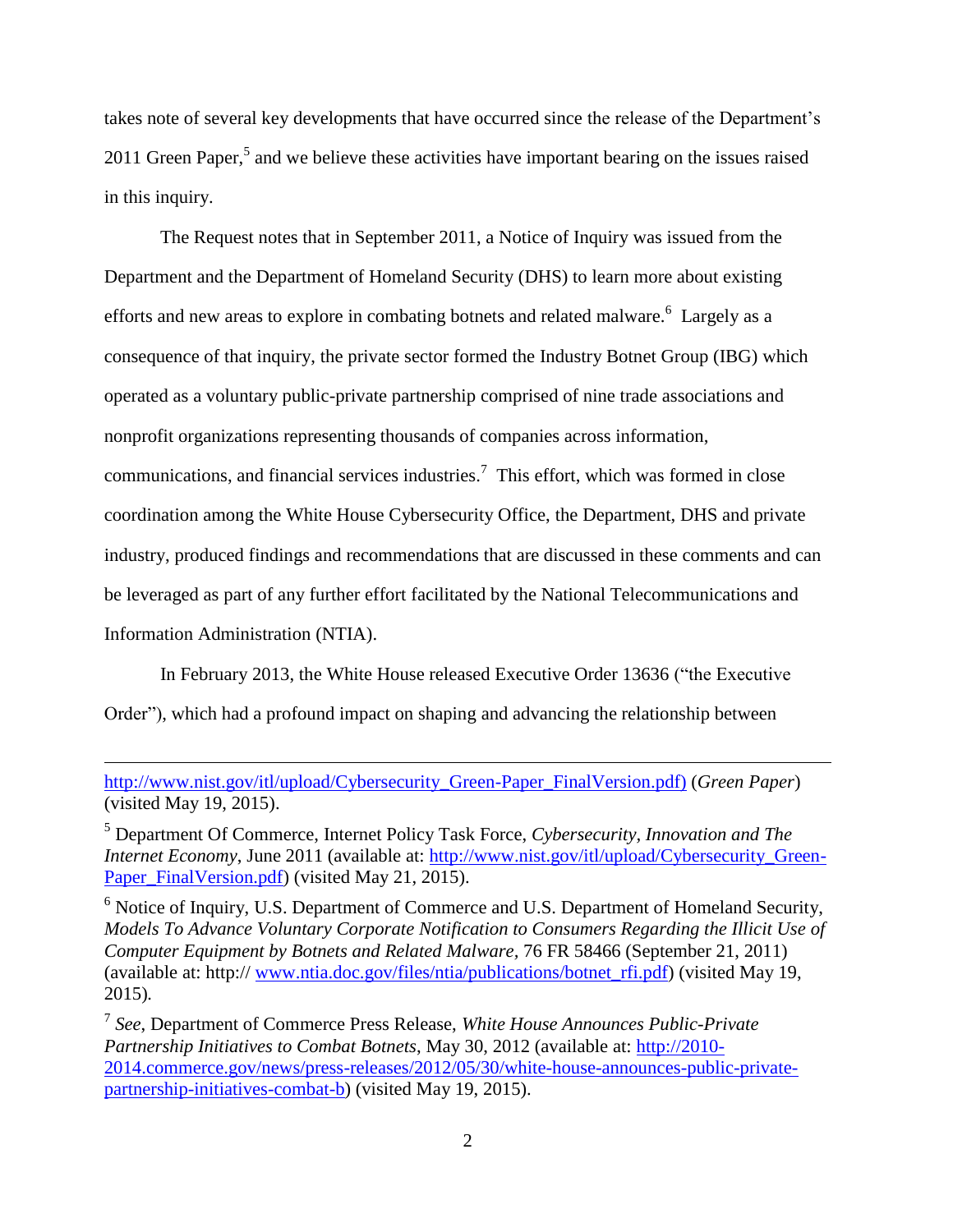government and industry in the cybersecurity arena.<sup>8</sup> The Executive Order cemented the critical role of the public-private partnership model stating that "it is the policy of the United States to enhance the security and resilience of the nation's critical infrastructure and to maintain a cyber environment that encourages efficiency, innovation, and economic prosperity while promoting safety, security, business confidentiality, privacy, and civil liberties. *We can achieve these goals through a partnership with the owners and operators of critical infrastructure to improve cybersecurity information sharing and collaboratively develop and implement risk-based standards*." 9

Most significantly, the Executive Order set in motion a year-long National Institute of Standards and Technology (NIST) led engagement to develop a cybersecurity framework (CSF) that was well-organized, managed, and facilitated. The NIST effort led to the production of a landmark business-driven cyber risk management tool that is reverberating through multiple industry and government venues.<sup>10</sup> As recently reported in a National Law Review article, "without question, the Framework has sparked a national conversation about cybersecurity and the controls necessary to improve it."<sup>11</sup>

The CSF served as the foundational cornerstone for a subsequent groundbreaking initiative by the communications sector with the release of the Communications Security,

<sup>&</sup>lt;sup>8</sup> Exec. Order No. 13636, *Improving Critical Infrastructure Cybersecurity*, 78 FR 11739 (February 12, 2013) (available at: [https://www.federalregister.gov/articles/2013/02/19/2013-](https://www.federalregister.gov/articles/2013/02/19/2013-03915/improving-critical-infrastructurecybersecurity) [03915/improving-critical-infrastructurecybersecurity\)](https://www.federalregister.gov/articles/2013/02/19/2013-03915/improving-critical-infrastructurecybersecurity) (*Executive Order*) (visited May 19, 2015)*.*

<sup>&</sup>lt;sup>9</sup> Executive Order, Section 1, Policy (emphasis added).

<sup>10</sup> *See,* National Institute of Standards and Technology, *Framework for Improving Critical Infrastructure Cybersecurity Version 1.0,* (February 12, 2014) (available at: [http://www.nist.gov/cyberframework/upload/cybersecurity-framework-021214.pdf\)](http://www.nist.gov/cyberframework/upload/cybersecurity-framework-021214.pdf) (visited May 21, 2015).

<sup>11</sup> *See,* Ann Killilea, Amy C.Pimentel, The National Law Review, *Where Are We Now? The NIST Cybersecurity Framework One Year Later*, 2015 (available at: [http://www.natlawreview.com/print/article/where-are-we-now-nist-cybersecurity-framework](http://www.natlawreview.com/print/article/where-are-we-now-nist-cybersecurity-framework-one-year-later)[one-year-later\)](http://www.natlawreview.com/print/article/where-are-we-now-nist-cybersecurity-framework-one-year-later) (visited May 21, 2015).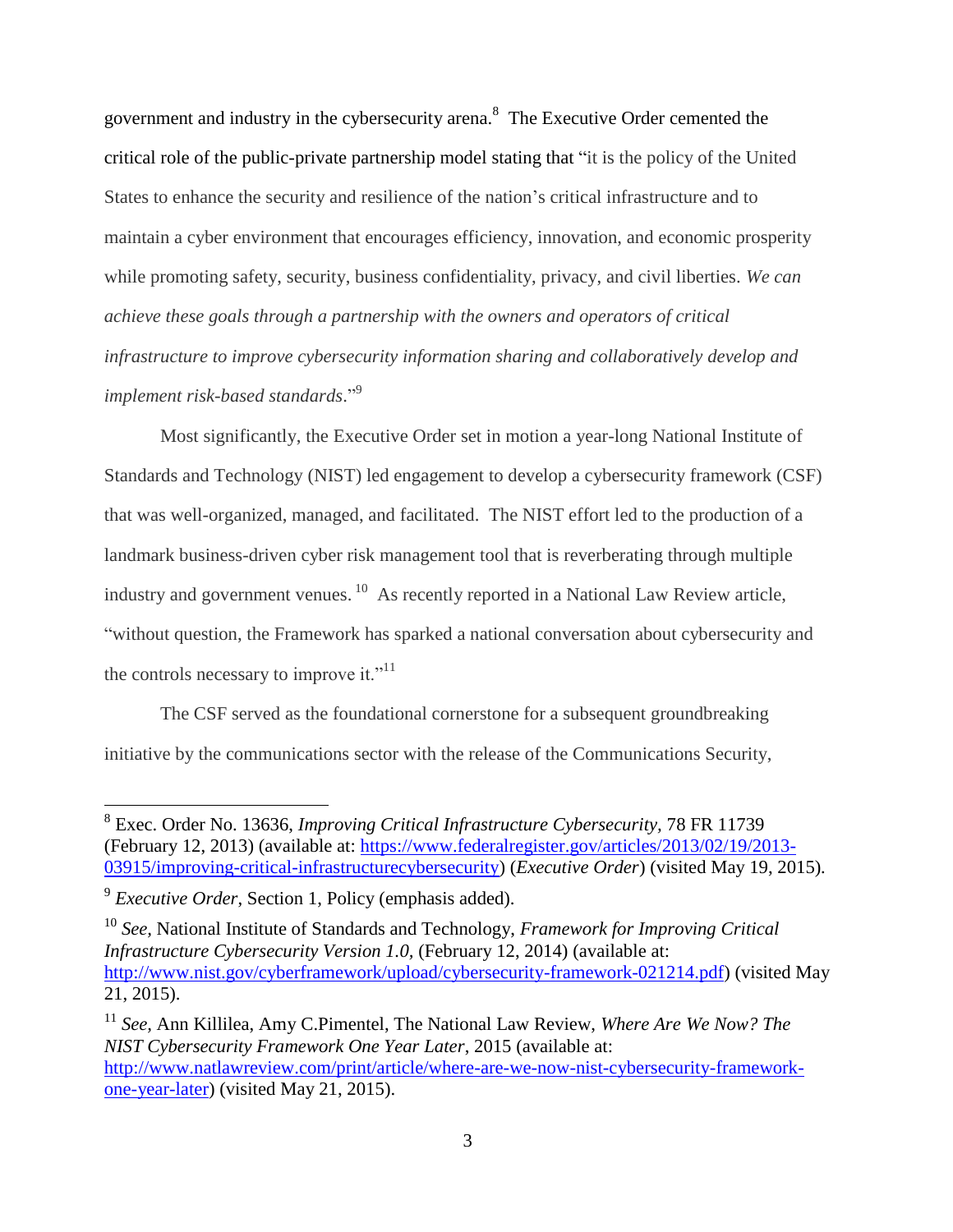Reliability and Interoperability Council (CSRIC) Working Group 4 (WG 4) report in March 2015.<sup>12</sup> This effort involved over 100 cybersecurity professionals who worked for over a year to produce recommendations, guidance and analyses that have been widely recognized as a significant contribution to advance cybersecurity risk management capabilities across the entire communications sector.<sup>13</sup> Some of the key lessons-learned and findings contained in the WG-4 report serve as an input into our remarks below on specific topics. Both the NIST Framework and the CSRIC WG4 initiatives have served to significantly enhance the cybersecurity landscape by promoting voluntary, multi-stakeholder collaborative mechanisms and approaches that address one of the most urgent challenges we face as a nation. Furthermore, they can serve as a useful model for much of what NTIA hopes to accomplish in its important upcoming work.

## <span id="page-8-0"></span>**II. Broad Participation from Stakeholders in the Digital Ecosystem is Essential to Effectively Address Specific Cybersecurity Challenges**

The Internet ecosystem was a major focus area in a recent CSRIC WG4 effort to adapt

the NIST Cybersecurity Framework to the broadcast, cable, satellite, wireless and wireline segments.<sup>14</sup> The analysis was used as a basis for understanding ecosystem dependencies as they impacted cybersecurity risk management considerations for the sector. The WG4 sub-group that led this effort identified 27 unique ecosystem categories (*e.g.*, hardware vendors, operatingsystem vendors, backbone network operators) that together form a complex system of

cybersecurity interdependencies. The sub-group members also noted that cyber-attacks had been

<sup>&</sup>lt;sup>12</sup> See, The Communications Security, Reliability and Interoperability Council (CSRIC) IV, Working Group 4: Final Report, *Cybersecurity Risk Management and Best Practices*, March 2015 (available at: http://www.natlawreview.com/print/article/where-are-we-now-nistcybersecurity-framework-one-year-later) (*CSRIC IV Report*) (available at: [https://transition.fcc.gov/pshs/advisory/csric4/CSRIC\\_IV\\_WG4\\_Final\\_Report\\_031815.pdf\)](https://transition.fcc.gov/pshs/advisory/csric4/CSRIC_IV_WG4_Final_Report_031815.pdf) (visited May 21, 2015).

<sup>&</sup>lt;sup>13</sup> See, Remarks by FCC Chairman Thomas Wheeler, RSA Conference, April 21, 2015 (available at: [http://transition.fcc.gov/Daily\\_Releases/Daily\\_Business/2015/db0421/DOC-333127A1.pdf\)](http://transition.fcc.gov/Daily_Releases/Daily_Business/2015/db0421/DOC-333127A1.pdf) (visited May 21, 2015).

<sup>14</sup> *See e.g., CSRIC IV Report*, pp. 321 - 355.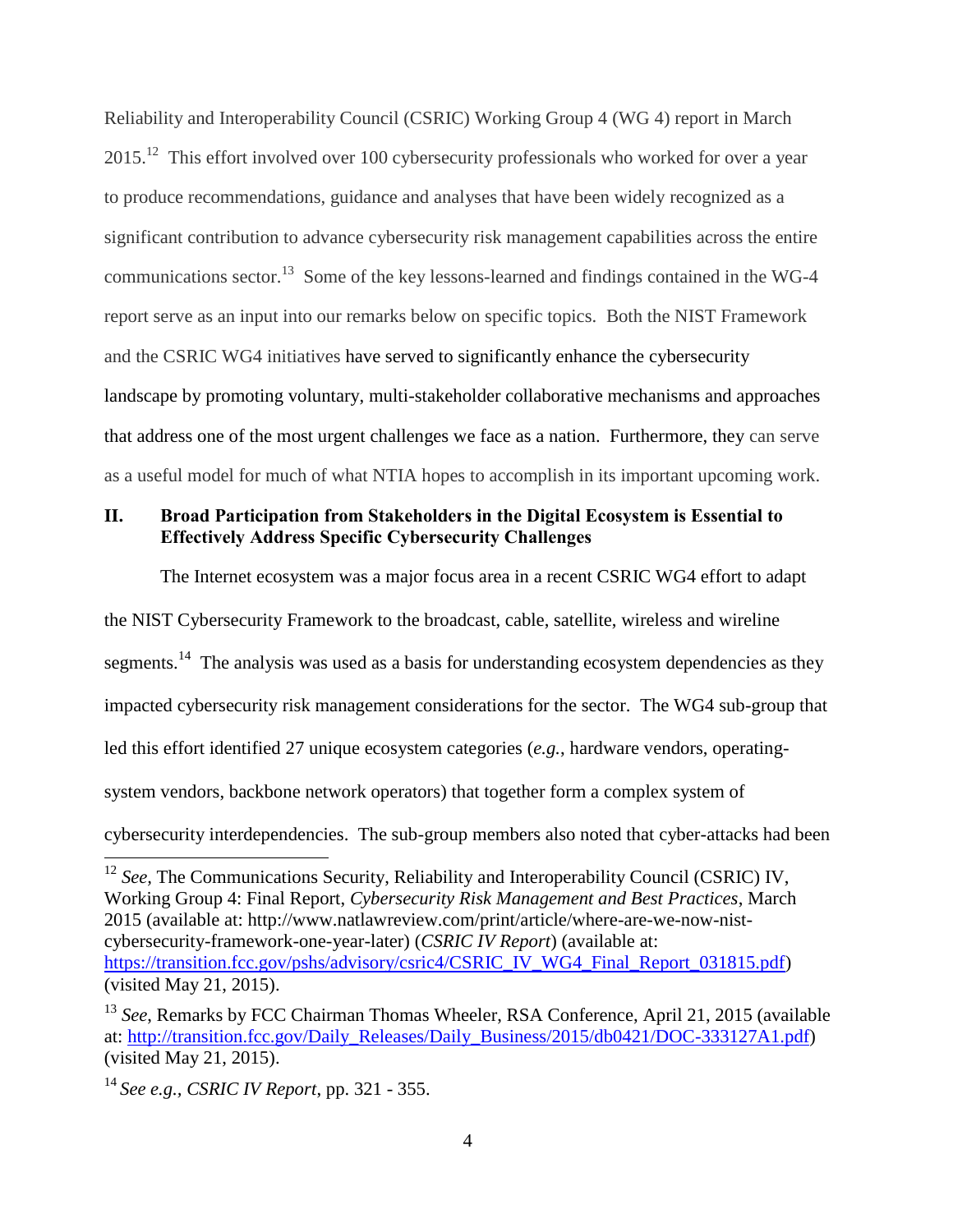observed and mapped to every layer of the Transmission Control Protocol/Internet Protocol (TCP/IP) communications model and against every identified category of the ecosystem. A clear take-away from the findings was that effective management of cybersecurity risk requires significant participation from multiple stakeholders from the enterprise level up through the broader sector level.

NTIA is in a unique position to convene and facilitate this type of engagement on a number of timely and critical issues affecting Internet security. A key component of the agency's mission statement is "ensuring that the Internet remains an engine for continued innovation and economic growth."<sup>15</sup> It is vital to the success of any future engagement that project participants include representatives from the industry segments and organizations that have responsibility for managing their piece of the cybersecurity risk management puzzle. USTelecom asserts that this one factor is the sine qua non for any work to make a difference and to have a chance for tangible and actionable outcomes. NTIA may need to engage in aggressive outreach to encourage the requisite level of participation.

### <span id="page-9-0"></span>**III. The NIST Framework Serves as an Exemplary Model for the Open, Voluntary and Stakeholder-Driven Process that NTIA Seeks to Implement**

USTelecom applauds the NTIA Internet Policy Task Force (IPTF) in its efforts to facilitate one or more multi-stakeholder processes based on "openness, transparency, and consensus"<sup>16</sup> which were the hallmarks of the NIST CSF development process. That effort was praised by a large group of diverse stakeholders for its inclusiveness and its continuous and regular engagement with industry.

Most importantly, the NIST team paced the effort to allow sufficient time for

<sup>&</sup>lt;sup>15</sup> See, NTIA website, *About NTIA* (available at: [http://www.ntia.doc.gov/about\)](http://www.ntia.doc.gov/about) (visited May 21, 2015).

<sup>16</sup> *Request*, p. 14361.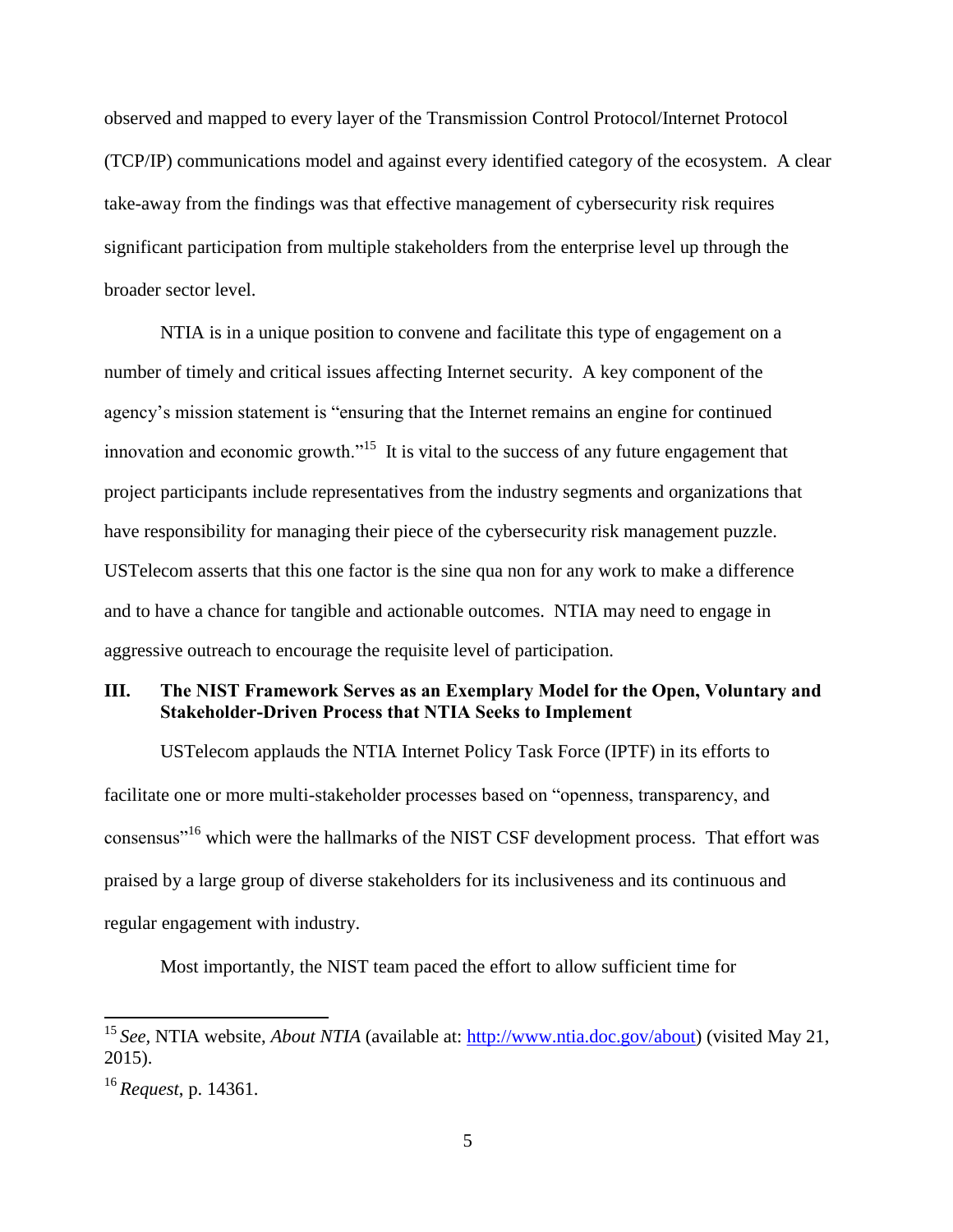stakeholders to review progress and provide substantive public input at regular intervals, while still managing a complex effort to an aggressive timeline. Holding six multi-day workshops in various locations throughout the country ensured greater interaction and participation by subject matter experts who might otherwise not have been able to attend. By incorporating these and other lessons learned from the NIST engagement, the IPTF will increase the likelihood of successful engagements.

### <span id="page-10-0"></span>**IV. NTIA Projects Should Complement or Replace Efforts in Other Venues to Ensure that Critical Resources are Not Squandered**

There are several ways for NTIA to achieve its goal of facilitating multistakeholder discussions that will be a "catalyst for self-coordination of cybersecurity activities."<sup>17</sup> First, NTIA should consider its appropriate role in the broader coordination context of cybersecurity efforts. As NTIA acknowledges in its Request, it seeks to "avoid duplicating existing work,"<sup>18</sup> and focus instead on designing processes that "complement, rather than duplicate existing initiatives, both inside and outside the government."<sup>19</sup>

In the coordination context, the Intelligence and National Security Alliance (INSA) has noted that with respect to the global cybersecurity environment, "[l]aws, standards and technology cannot simply be levied against such an integrated system of networks. Questions over roles, responsibilities, and jurisdictional boundaries only become more prolific as we strive to clarify them."<sup>20</sup> As a key stakeholder in the cybersecurity environment, such a role is well suited for NTIA which can complement existing coordination efforts by other critical

<sup>17</sup> *Id*.

<sup>18</sup> *Id*.

<sup>19</sup> *Request*, p. 14361.

<sup>20</sup> Intelligence and National Security Alliance Report, *Addressing Cyber Security Through Public-Private Partnership: An Analysis of Existing Models*, p. 4, November, 2009 (available at: http://www.insaonline.org/i/d/a/Resources/Addressing Cyber Security.aspx) (visited May 21, 2015).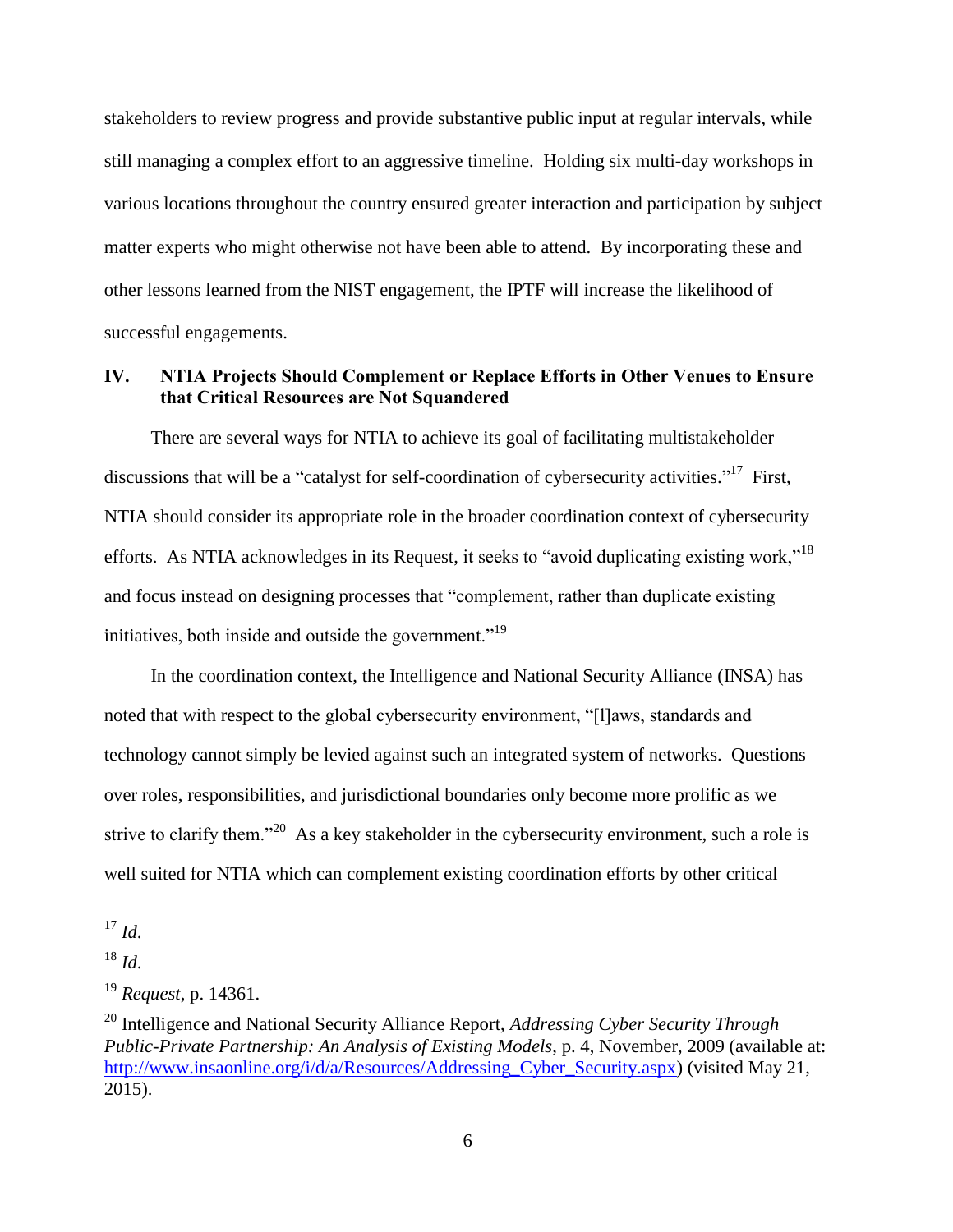agencies. The importance of interagency coordination has been previously identified by the White House as a key component to the nation's cybersecurity action plan.<sup>21</sup>

NTIA should therefore consider greater collaboration with existing government cybersecurity related entities. These entities include the National Science Foundation and  $NIST<sub>1</sub><sup>22</sup>$  as well as DHS which brings together various government organizations and industry partners through a variety of cybersecurity-related programs. In particular, DHS is the lead agency for the Critical Infrastructure Partnership Advisory Council (CIPAC) which facilitates interaction between governmental entities and representatives from the community of critical infrastructure owners and operators. $^{23}$  The value of these organizations and efforts will be significantly enhanced by NTIA's leadership and expertise in the communications arena.

# <span id="page-11-0"></span>**V. NTIA Can Achieve the Greatest Impact by Focusing on Narrowly-Defined Threats Within Discrete Cybersecurity Areas**

There is broad agreement among all stakeholders – including NTIA – that the

cybersecurity landscape is a multi-faceted environment with numerous threat vectors,

 $\overline{a}$ <sup>21</sup> *See*, White House Report, *Cyberspace Policy Review, Assuring a Trusted and Resilient Information and Communications Infrastructure*, p. 37, June, 2009 (identifying as a near term action plan the convening of appropriate interagency mechanisms to conduct interagency-cleared legal analyses of priority cybersecurity-related issues identified during the policy-development process and formulating coherent unified policy guidance that clarifies roles, responsibilities, and the application of agency authorities for cybersecurity-related activities across the Federal government) (available at:

[https://www.whitehouse.gov/assets/documents/Cyberspace\\_Policy\\_Review\\_final.pdf\)](https://www.whitehouse.gov/assets/documents/Cyberspace_Policy_Review_final.pdf) (visited May 21, 2015).

 $^{22}$  NIST is engaged in various activities that are consistent with areas of expertise inherent in the Department's ongoing activities. This includes NIST's Smart Grid Interoperability Project, as well as projects relating to cybersecurity. *See e.g.*, NIST Press Release, *Commerce Secretary Unveils Plan for Smart Grid Interoperability*, released September 24, 2009 (available at: [http://www.nist.gov/public\\_affairs/releases/smartgrid\\_092409.html\)](http://www.nist.gov/public_affairs/releases/smartgrid_092409.html) (visited May 21, 2015); *see also*, NIST Press Release, *NIST Releases Final Version of New Cybersecurity Recommendations for Government*, released July 24, 2009 (available at: [http://www.nist.gov/itl/csd/sp800-](http://www.nist.gov/itl/csd/sp800-53iii_081109.cfm) 53iii 081109.cfm) (visited May 21, 2015).

<sup>23</sup> DHS website, *Critical Infrastructure Partnership Advisory Council* (available at: [http://www.dhs.gov/critical-infrastructure-partnership-advisory-council\)](http://www.dhs.gov/critical-infrastructure-partnership-advisory-council) (visited May 20, 2015).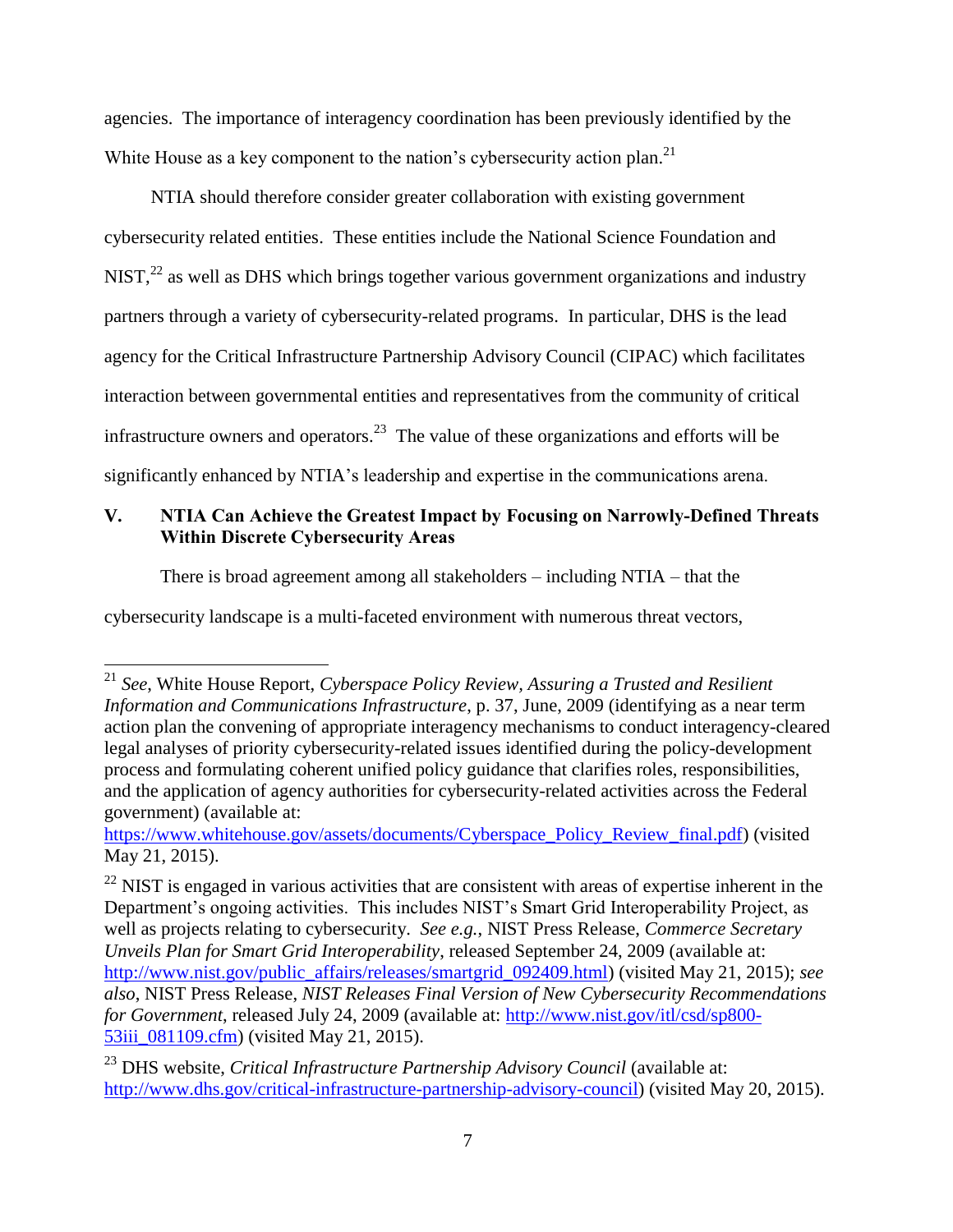vulnerabilities and response mechanisms. Given the inherent complexities within this environment, NTIA should carefully scope its efforts by focusing on narrowly defined threats within discrete cybersecurity areas. In each of the proposed topics we discuss below, we offer some ideas as a starting point for a focused NTIA and stakeholder-framed inquiry. Such an approach will ensure that NTIA and participating stakeholders attain actionable results, while better economizing existing resources.

Given the favorable implications that adoption of narrowly tailored approaches will have for ensuring increased cybersecurity, NTIA should develop and implement such approaches in this area. Such narrowly tailored approaches will afford all stakeholders sufficient flexibility to address the unique circumstances arising in this area.

#### <span id="page-12-0"></span>**VI. Remarks on Specific Topics**

The Request identifies 13 potential topic areas organized around three major groupings: 1) Network and Infrastructure Security; 2) Web Security and Consumer Trust; and 3) Business Processes and Enabling Markets. Commenters are asked to explain why, or why not, an individual topic may be a good fit for a multi-stakeholder process, why such a process would benefit the ecosystem, and what form an actionable outcome may take. They are also asked to comment on how-long a "facilitated, participant-led process" should take to come to consensus and what pre-existing work already exists on the topic.

Many, if not all, of the proposed topics have merit, but USTelecom's comments focus on those topics that it believes are most relevant, best suited for a collaborative, multi-stakeholder process and have a relatively high probability for producing tangible and actionable outcomes. However, USTelecom avoids speculating on how long a topic area might take to achieve consensus knowing that this will be a function of multiple factors such as how each topic area problem is ultimately defined, the breadth of ecosystem participation, stakeholder consensus around desired outcomes, and effectiveness of facilitating the process. Moreover, USTelecom

8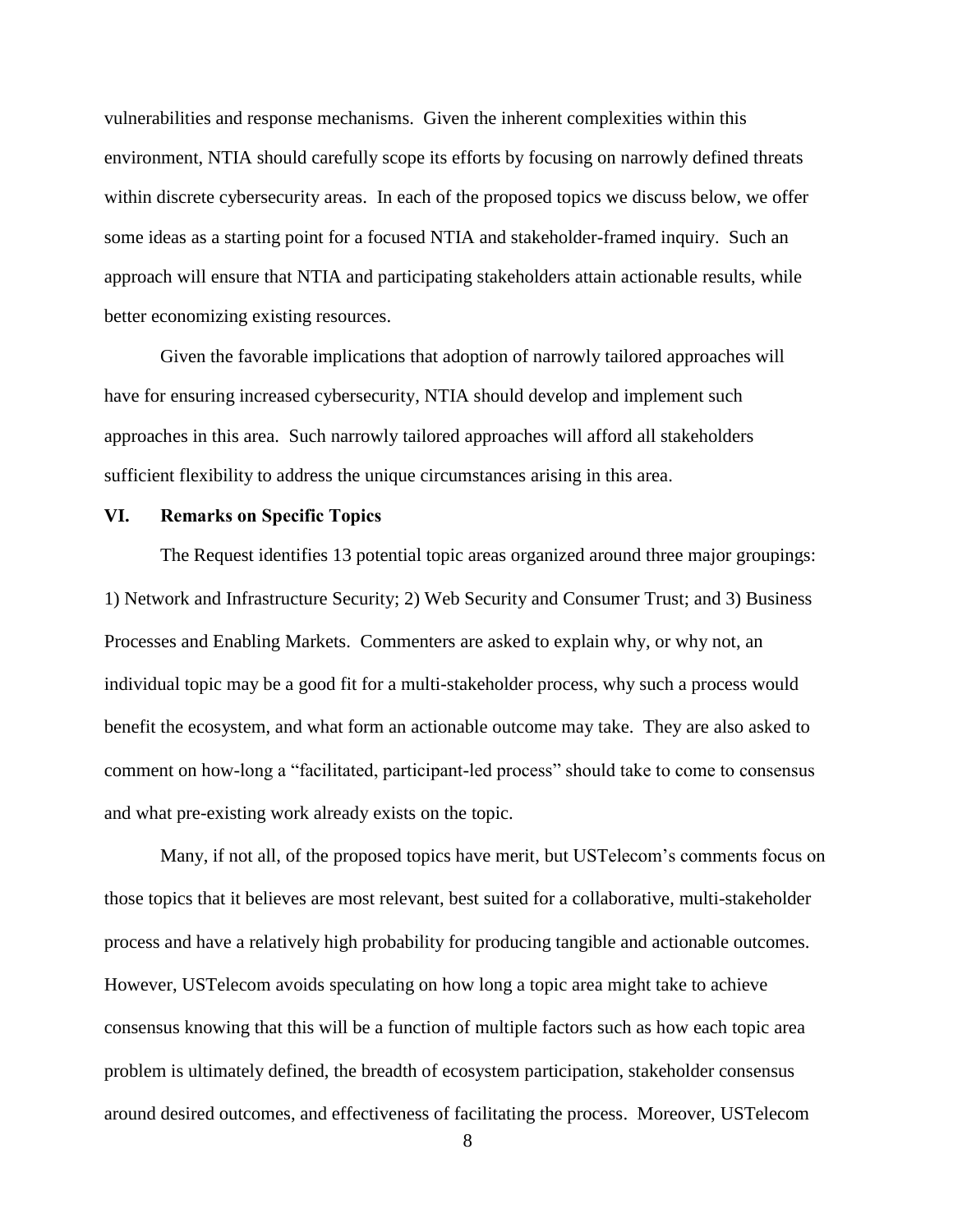believes that the projects that are selected in the first round of activities should be scoped to produce results within a relatively short period (perhaps one year) to prove the effectiveness of the venue and knowing that such a benchmark had been set with the development of the NIST Framework and the WG4 effort. The topic areas discussed below meet the criteria described above and are presented in no particular rank order.

#### **A. Botnet and Malware Mitigation (combined)**

<span id="page-13-0"></span>There is no dispute that one of those most persistent threats to the global digital economy comes from the proliferation of destructive botnets and malicious software (malware) that, among other things, enables a single entity to control large networks of infected computers. Though most commonly associated with criminal enterprise and financial theft in particular, botnets can also be used for cyber espionage and potential attacks by terrorist or nation states to disrupt major economic activity or to attack vital critical infrastructure. Testifying before Congress last year, the FBI's Assistant Director of the Cyber Division, Joseph Demarest cited estimates that botnets have caused over \$9 billion in losses to U.S. victims and over \$110 billion in global losses. He maintained that approximately 500 million computers are infected globally each year, translating into 18 victims per second.<sup>24</sup>

The botnet and malware mitigation problems have spurred several major initiatives over the years to facilitate accountability and engagement. USTelecom members and other sector participants have been major contributors in foundational efforts that brought key stakeholders together to address important issues and responsibilities.

In March 2012, under the auspices of CSRIC III, an industry working group delivered the voluntary U.S. Anti-Bot Code of Conduct ("Code of Conduct") for Internet Service

 $\ddot{\phantom{a}}$ 

<sup>&</sup>lt;sup>24</sup> See, Statement Before the Senate Judiciary Committee, Subcommittee on Crime and Terrorism, Joseph Demarest, Assistant Director, Cyber Division, Federal Bureau of Investigation, July 15, 2014 (available at: [http://www.fbi.gov/news/testimony/taking-down](http://www.fbi.gov/news/testimony/taking-down-botnets)[botnets\)](http://www.fbi.gov/news/testimony/taking-down-botnets) (visited May 21, 2015).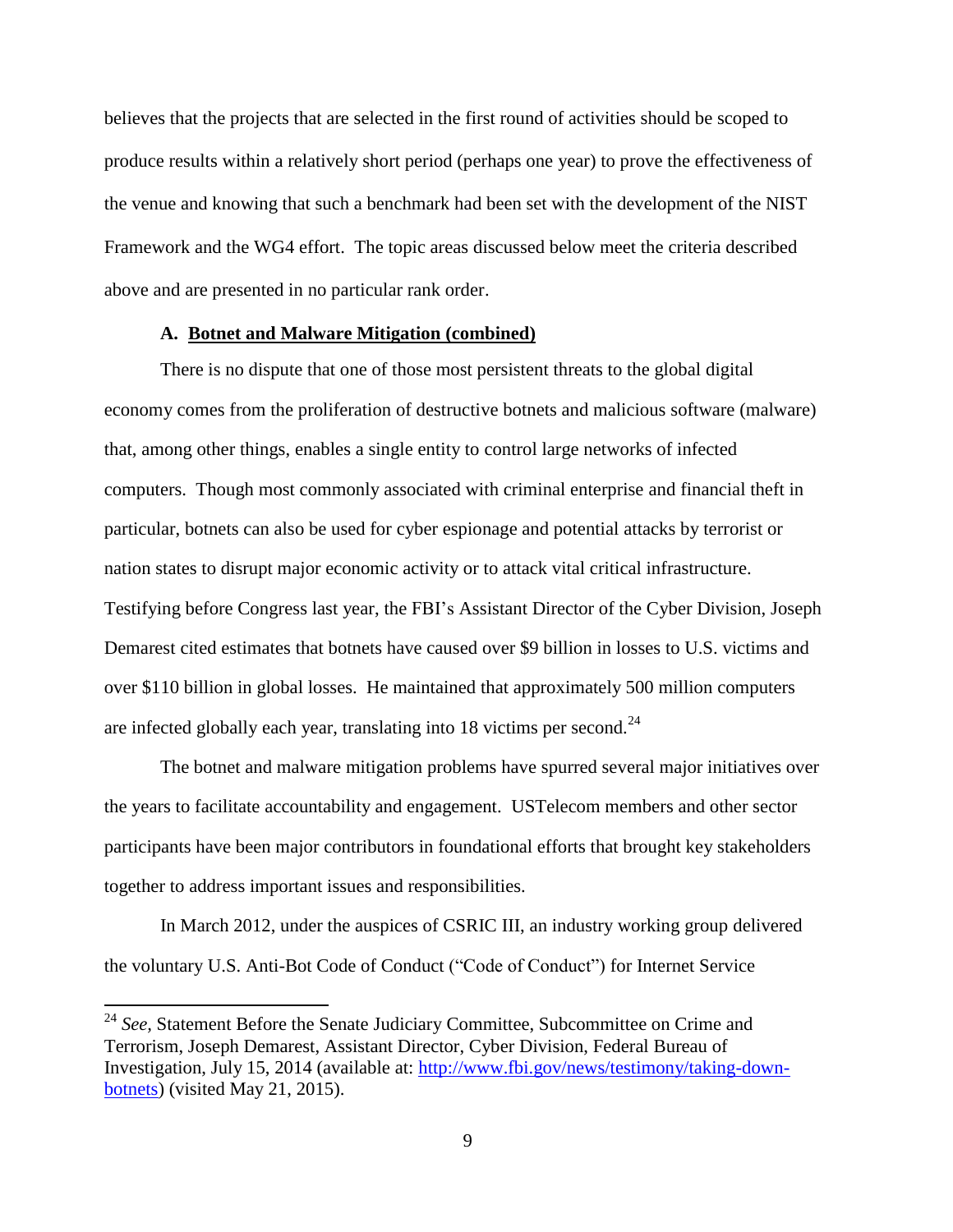Providers (ISPs) to address threats posed to residential broadband networks.<sup>25</sup> Under the Code of Conduct, ISPs agreed to educate consumers about the botnet threat, take steps to detect botnet activity on their networks, make consumers aware of botnet infections on their computers, offer assistance to consumers whose computers are infected, and collaborate with other service providers that have also adopted the Code of Conduct. A key finding of that effort was that "constituents of the entire Internet ecosystem have important roles to play in addressing the botnet threat and that ISPs depend on support from the other parts in the ecosystem." 26

The Industry Botnet Group (IBG) was an example of another major initiative where USTelecom played a contributing role in facilitating further multi-stakeholder dialogue to address the issues around botnets. The IBG brought together a larger stakeholder community with a specific set of goals that included the development of principles to guide voluntary antibotnet efforts throughout the ecosystem.<sup>27</sup> In May 2012, the IBG presented its work at a White House event where the group presented nine principles to govern future engagement across the

<sup>25</sup> *See,* The CSRIC Council II, Working Group 7, Final Report, *U.S. Anti-Bot Code of Conduct (ABCs) for Internet Service Providers (ISPs)*, March 2012 (available at: [https://transition.fcc.gov/bureaus/pshs/advisory/csric3/CSRIC-III-WG7-Final-ReportFinal.pdf\)](https://transition.fcc.gov/bureaus/pshs/advisory/csric3/CSRIC-III-WG7-Final-ReportFinal.pdf) (visited May 21, 2015), *see also*, The CSRIC II, Working Group 7, Final Report, *U.S. Anti-Bot Code of Conduct (ABCs) for Internet Service Providers (ISPs), Barrier and Metric Considerations*, March 2013 (available at: [https://transition.fcc.gov/bureaus/pshs/advisory/csric3/CSRIC\\_III\\_WG7\\_Report\\_March\\_%2020](https://transition.fcc.gov/bureaus/pshs/advisory/csric3/CSRIC_III_WG7_Report_March_%202013.pdf)

[13.pdf\)](https://transition.fcc.gov/bureaus/pshs/advisory/csric3/CSRIC_III_WG7_Report_March_%202013.pdf) (*CSRIC Metric Considerations Report*) (visited May 21, 2015).

<sup>26</sup> *CSRIC Metric Considerations Report,* p. 3.

<sup>27</sup> *See,* USTelecom blog, *The Industry Botnet Group Takes Multi-Party Approach to Fight Cybercrime*, May 30, 2012 (available at: [http://www.ustelecom.org/blog/industry-botnet-group](http://www.ustelecom.org/blog/industry-botnet-group-takes-multi-party-approach-fight-cybercrime)[takes-multi-party-approach-fight-cybercrime\)](http://www.ustelecom.org/blog/industry-botnet-group-takes-multi-party-approach-fight-cybercrime) (visited May 26, 2015).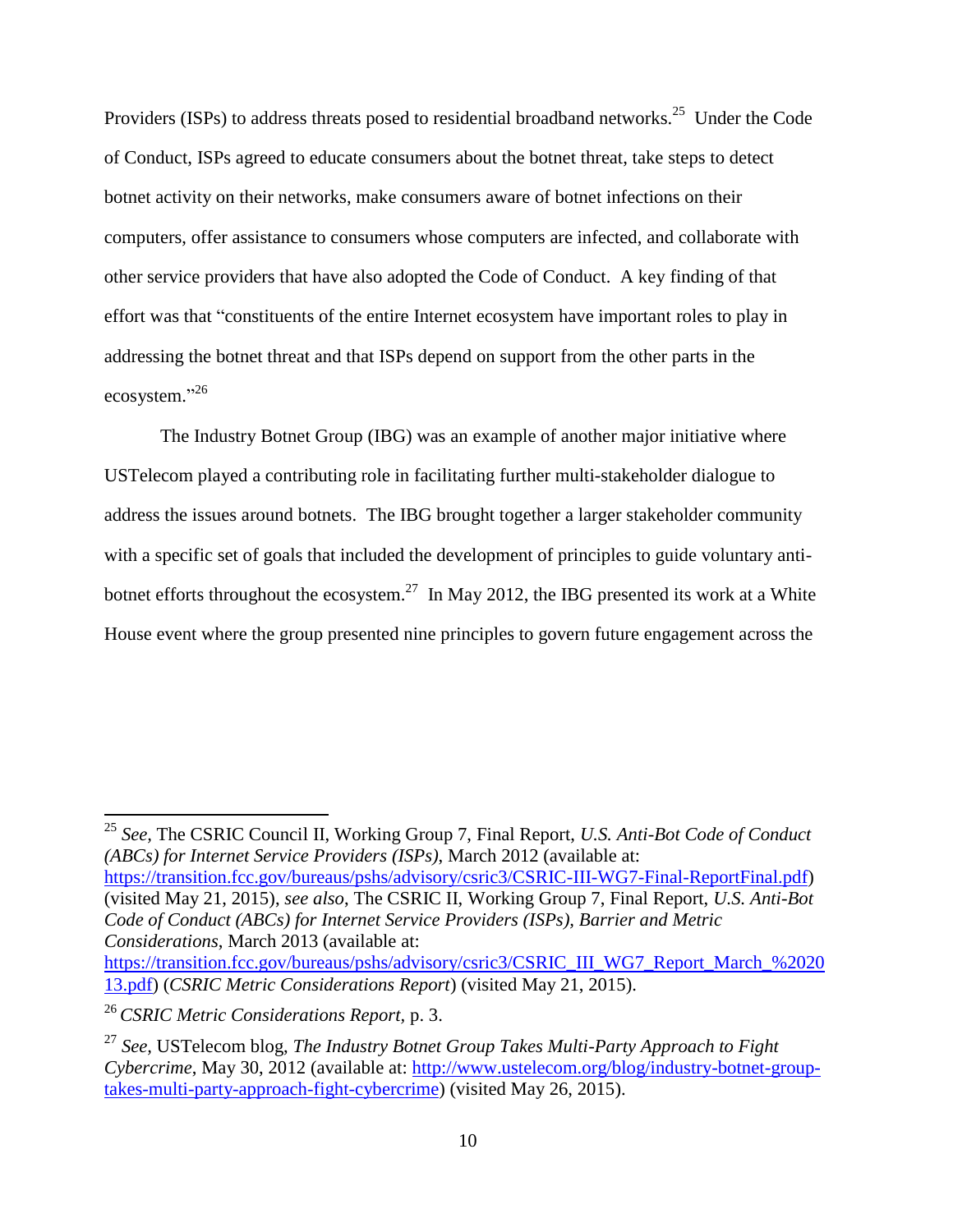ecosystem.<sup>28</sup> A fundamental finding of the group was that addressing botnets is a shared responsibility and that all stakeholders have a role to play.<sup>29</sup>

While other venues exist where important work has been undertaken to address botnet and malware mitigation issues, there remains a need for further multi-stakeholder engagement.<sup>30</sup> USTelecom asserts that a starting point for further progress in this area could entail further expansion of a set of voluntary practices that can be developed and applied to the broad set of ecosystem stakeholders identified in the IBG. Building upon the principles identified in the IBG, NTIA could function as an effective facilitator to orchestrate the highlevel of ecosystem engagement that will increase the likelihood of achieving further progress in the areas of botnet and malware mitigation.

# <span id="page-15-0"></span>**B. Trust and Security in Core Internet Infrastructure/Domain Name Server (DNS), Border Gateway Protocol, and Transport Layer Security Certificates (combined)**

The Request captures a number of potential areas where collective action to advance Internet security is both necessary and possible. While USTelecom does not propose recommendations for specific technical engagements in these areas at this time, there are foundational activities that can be undertaken to advance NTIA's stated objectives. USTelecom

 $\ddot{\phantom{a}}$ 

<sup>28</sup> Travis Hessman, Industry Week, *Nine Principles to Boost Cybersecurity*, May 31, 2012 (available at: [http://www.industryweek.com/information-technology/nine-principles-boost](http://www.industryweek.com/information-technology/nine-principles-boost-cybersecurity?page=2)[cybersecurity?page=2\)](http://www.industryweek.com/information-technology/nine-principles-boost-cybersecurity?page=2) (visited May 21, 2015).

 $29$  The IBG identified the following key constituencies: Anti-virus and security vendors, application and operating system developers, device manufacturers, domain registrars and registries, end users, Internet service and cloud service providers, IT departments, publicprivate partnerships, search engines, website owners and others.

 $30$  *See*, work of Messaging, Malware and Mobile Anti-Abuse Working Group ( $M<sup>3</sup>AAWG$ ) website, New M3AAWG Bot Metrics Report Shares Network Operators' Perspective, October 20, 2014 (available at: [https://www.m3aawg.org/dm3z/2014/10/20/new-m3aawg-bot-metrics](https://www.m3aawg.org/dm3z/2014/10/20/new-m3aawg-bot-metrics-report-shares-network-operators%E2%80%99-perspective)[report-shares-network-operators%E2%80%99-perspective\)](https://www.m3aawg.org/dm3z/2014/10/20/new-m3aawg-bot-metrics-report-shares-network-operators%E2%80%99-perspective) (visited May 21, 2015); *see also* M <sup>3</sup>AAWG website, *MAAWG Tackles Bots with New ISP Guidelines for Restoring Infected End-Users' Machines* (available at: [https://www.m3aawg.org/media\\_center/maawg-tackles-bots](https://www.m3aawg.org/media_center/maawg-tackles-bots-with-new-isp-guidelines-for-restoring-infected-end-users-machines)[with-new-isp-guidelines-for-restoring-infected-end-users-machines\)](https://www.m3aawg.org/media_center/maawg-tackles-bots-with-new-isp-guidelines-for-restoring-infected-end-users-machines) (visited May 21, 2015).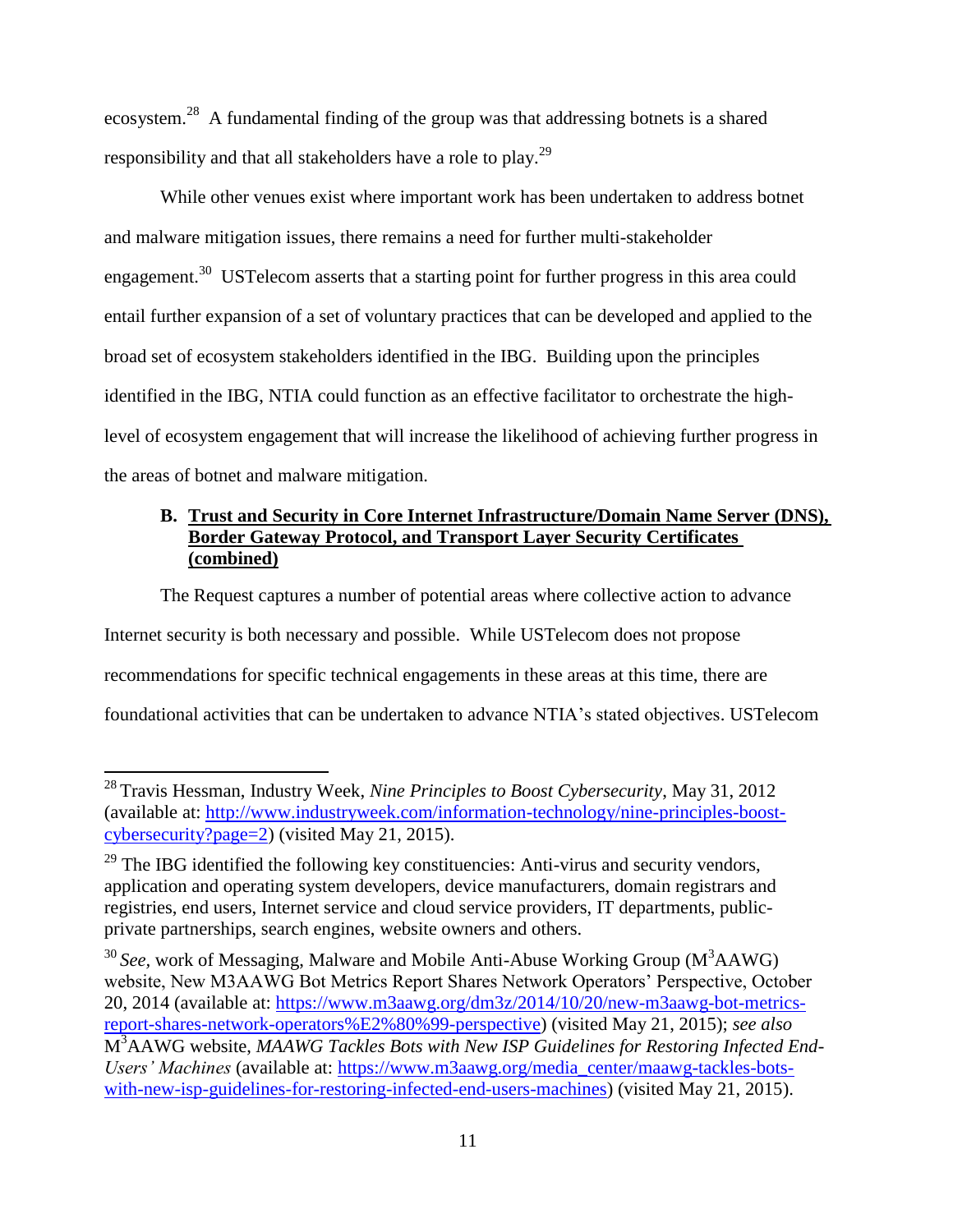notes that a significant amount of work has already been undertaken or is underway in many of these areas. For example, the communications sector has addressed core Internet infrastructure and security improvements and best practices in multiple CSRIC-chartered working groups over the past several years.<sup>31</sup> These reports are indicative of the substantial investment of resources that the communications sector has made in investigating these issues and this is a good time to broaden the breadth of stakeholder participation.

There are many other prominent venues where standards and guidelines have been developed or are currently under development. Many of these organizations are identified in a Government Accountability Office (GAO) report "Cybersecurity Guidance Is Available, but More Can Be Done to Promote Its Use." The GAO report makes note of the fact that an abundant body of work already exists across scores of entities and that "given the plethora of guidance available, individual entities within the sectors may be challenged in identifying the guidance that is most applicable and effective in improving their security posture. Improved

 $\overline{a}$ 

[https://transition.fcc.gov/bureaus/pshs/advisory/csric3/CSRIC\\_III\\_WG5\\_Report\\_March\\_%2020](https://transition.fcc.gov/bureaus/pshs/advisory/csric3/CSRIC_III_WG5_Report_March_%202013.pdf) [13.pdf\)](https://transition.fcc.gov/bureaus/pshs/advisory/csric3/CSRIC_III_WG5_Report_March_%202013.pdf) (visited May 21, 2015); *see also*, The CSRIC III, Working Group 4, Network Security Best Practices, *Final Report – BGP Security Best Practices*, March, 2013 (available at: [https://transition.fcc.gov/bureaus/pshs/advisory/csric3/CSRIC\\_III\\_WG4\\_Report\\_March\\_%2020](https://transition.fcc.gov/bureaus/pshs/advisory/csric3/CSRIC_III_WG4_Report_March_%202013.pdf) [13.pdf\)](https://transition.fcc.gov/bureaus/pshs/advisory/csric3/CSRIC_III_WG4_Report_March_%202013.pdf) (visited May 21, 2015); The CSRIC III, Working Group 6, *Final Report, Secure BGP Deployment*, March, 2013 (available at:

[https://transition.fcc.gov/bureaus/pshs/advisory/csric3/CSRIC\\_III\\_WG6\\_Report\\_March\\_%2020](https://transition.fcc.gov/bureaus/pshs/advisory/csric3/CSRIC_III_WG6_Report_March_%202013.pdf) [13.pdf\)](https://transition.fcc.gov/bureaus/pshs/advisory/csric3/CSRIC_III_WG6_Report_March_%202013.pdf) (visited May 21, 2015); see also, The CSRIC, Working Group 6, *Final Report, Long-Term Core Internet Protocol Improvements*, September, 2014 (available at:

<sup>31</sup> *See*, The CSRIC III, Working Group 5, *Final Report on Measurement of DNSSEC Deployment, Version 11*, February 22, 2013 (available at:

[https://transition.fcc.gov/bureaus/pshs/advisory/csric3/CSRIC\\_III\\_WG6\\_Report\\_March\\_%2020](https://transition.fcc.gov/bureaus/pshs/advisory/csric3/CSRIC_III_WG6_Report_March_%202013.pdf) [13.pdf\)](https://transition.fcc.gov/bureaus/pshs/advisory/csric3/CSRIC_III_WG6_Report_March_%202013.pdf) (visited May 21, 2015); see also, The CSRIC III, Working Group 4, Network Security Best Practices, *Final Report, DNS Best Practices*, September 2012 (available at: [https://transition.fcc.gov/bureaus/pshs/advisory/csric3/CSRICIII\\_9-12-12\\_WG4-FINAL-Report-](https://transition.fcc.gov/bureaus/pshs/advisory/csric3/CSRICIII_9-12-12_WG4-FINAL-Report-DNS-Best-Practices.pdf)[DNS-Best-Practices.pdf\)](https://transition.fcc.gov/bureaus/pshs/advisory/csric3/CSRICIII_9-12-12_WG4-FINAL-Report-DNS-Best-Practices.pdf) (visited May 21, 2015).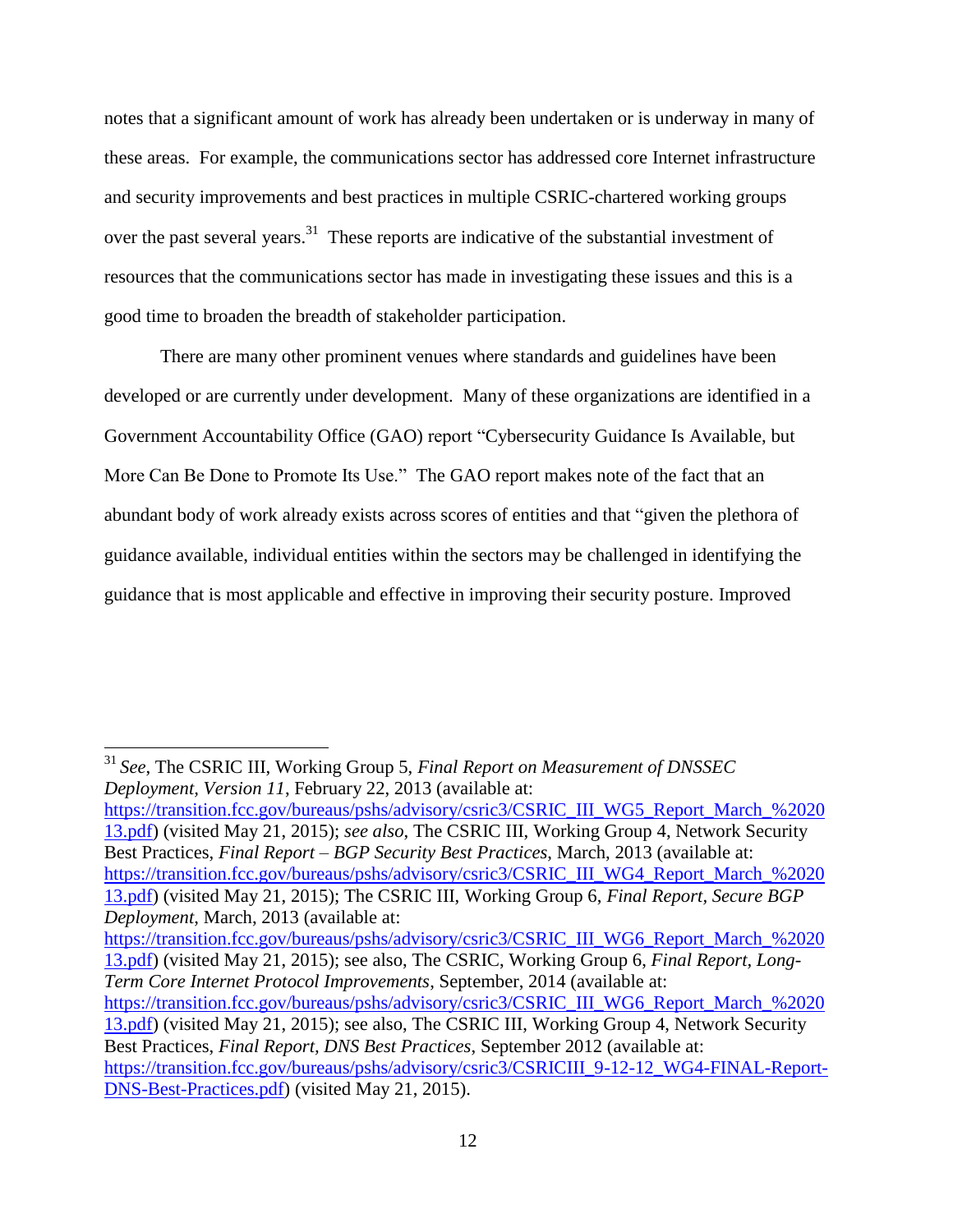knowledge of the guidance that is available could help both federal and private sector decision makers better coordinate their efforts to protect critical cyber-reliant assets."<sup>32</sup>

NTIA has appropriately narrowed the focus of possible engagements in these areas by asking "what collective action can be taken to promote the voluntary adoption and diffusion of existing technical solutions to make the infrastructure more trustworthy?"<sup>33</sup> While there is an extensive inventory of existing technical solutions and related best practices, and various standards bodies have projects underway, the issues of adoption and diffusion are predicated on understanding of the value proposition as it relates to an individual organization, industry segment, and society writ large.

NTIA could take a significant step towards understanding the factors that have influenced adoption and diffusion to date by designing a well-structured, multi-stakeholder engagement to clarify what actions have been taken, where those actions have been taken, the conclusions that have been reached, and the lessons learned from their implementation across multiple sectors. More importantly, such an inquiry could have the added benefit of providing further insight into potential synergies that result from collective action in engagement in these areas.

### **C. Cybersecurity and the Internet of Things (IoT)**

<span id="page-17-0"></span>The IoT presents society with an unparalleled level of cybersecurity issues, given its sustained exponential growth, and the diversity of stakeholders who will develop, market and use IoT-enabled devices and applications. In a 2015 report to the President's National Security Telecommunications Advisory Committee (NSTAC), the authors noted that "the adoption of the IoT is creating a dramatic increase in the number of sensors and devices that can

<sup>32</sup> *See,* Government Accountability Office Report, *Critical Infrastructure Protection: Cybersecurity Guidance Is Available, but More Can Be Done to Promote Its Use*, GAO 12-92, December, 2011( available at: [http://www.gao.gov/assets/590/587529.pdf\)](http://www.gao.gov/assets/590/587529.pdf) (visited May 21, 2015).

<sup>33</sup> *See, Request*, p. 14362, Sections 2 (b), (c).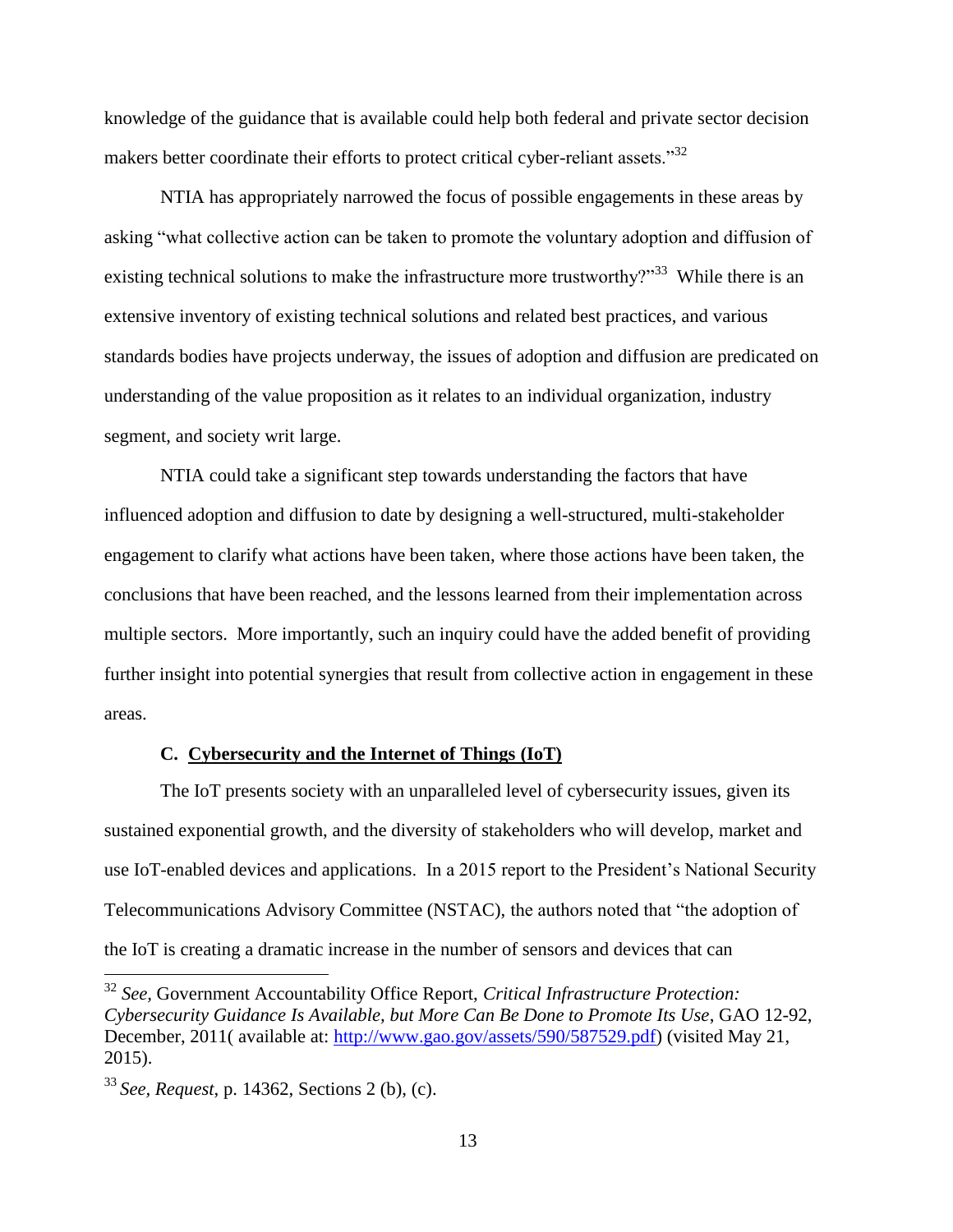autonomously communicate, thus creating massive new data sources and increasing automation that is often far removed from any human interaction. Potential benefits include the development of innovative services and, in many cases, more efficient use of infrastructure. *However, the security risks resulting from an exponential expansion in attack surfaces, a changing threat landscape, privacy concerns, an increased potential for kinetic-focused cyberattacks, and changes to the hardware lifecycle must also be considered.*" 34

What makes IoT particularly challenging from a cybersecurity perspective is that all of the factors that contribute to current vulnerabilities and concerns (*e.g.*, accelerated market entry, cost reduction, insufficient security-by-design, and privacy) are increased by orders of magnitude. The question that NTIA raises in the Request is "how can we foster the emergence of voluntary policy frameworks, informed by market dynamics that enable IoT innovation while addressing the full spectrum of risks associated with cyber-physical systems?"<sup>35</sup>

One of the primary goals of a policy framework for IoT should be to ensure that, while innovation remains unimpeded, security considerations and voluntary practices are incorporated into multiple dimensions of the risk landscape. This is especially the case given what is currently known about the IoT environment. In a recently released report by the E&Y consultancy, it is estimated that 70% of the most commonly used IoT devices contain vulnerabilities.<sup>36</sup> The authors state that these concerns are further exacerbated since "we cannot tell exactly what kind of threats will emerge next year, in five years' time, or in 10 years' time; we can only say that these threats will be even more dangerous than those of today." Multiple

<sup>34</sup> *See,* DHS website, National Security Telecommunications Advisory Committee Report, *Industrial Internet Scoping Report*, February 19, 2014 (available at: [https://www.dhs.gov/sites/default/files/publications/Final%20NSTAC%20Industrial%20Internet](https://www.dhs.gov/sites/default/files/publications/Final%20NSTAC%20Industrial%20Internet%20Scoping%20Report_0.pdf) [%20Scoping%20Report\\_0.pdf\)](https://www.dhs.gov/sites/default/files/publications/Final%20NSTAC%20Industrial%20Internet%20Scoping%20Report_0.pdf) (emphasis added) (visited May 21, 2015).

<sup>35</sup> *See, Request*, p. 14362, Section 2 (i).

<sup>36</sup> *See,* Ernst & Young Report, *Cybersecurity and the Internet of Things*, March, 2015 (available at: [http://www.ey.com/Publication/vwLUAssets/EY-cybersecurity-and-the-internet-of](http://www.ey.com/Publication/vwLUAssets/EY-cybersecurity-and-the-internet-of-things/$FILE/EY-cybersecurity-and-the-internet-of-things.pdf)[things/\\$FILE/EY-cybersecurity-and-the-internet-of-things.pdf\)](http://www.ey.com/Publication/vwLUAssets/EY-cybersecurity-and-the-internet-of-things/$FILE/EY-cybersecurity-and-the-internet-of-things.pdf) (visited May 21, 2015).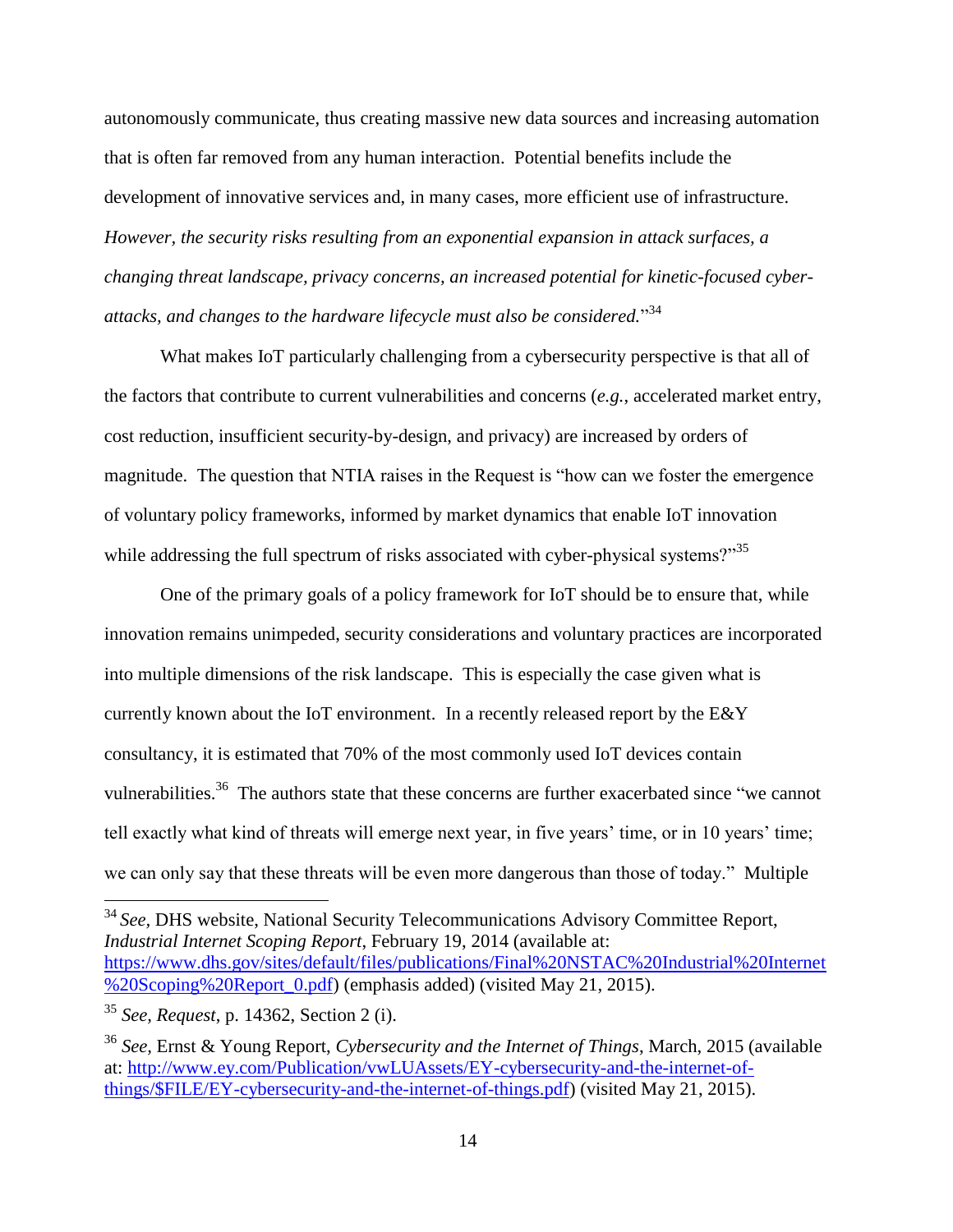institutions are currently working to apply frameworks and standards including NTIA's sister agency, the NIST. $37$ 

Given the security implications, USTelecom members understand that security is essential for the growth of business and commerce in the IoT space. For this reason, they are working on crucial security standards in a variety of venues to ensure such measures are resident in any future IoT offerings. For example, many USTelecom members are active contributors in forums such as the Alliance for Telecommunications Industry Solutions (ATIS) and the Groupe Speciale Mobile Association (GSMA). Through their participation in such collaborative venues, industry is ensuring that robust security measures are developed and implemented on a standardized and global basis.

NTIA can play a crucial role in this area by promoting the use of the various solutions developed through organizations such as the ATIS and the GSMA throughout broader industry segments. For example, the Department could promote use of such solutions by highlighting some specific use cases around various IoT industries such as automotive, healthcare information technology, utilities and others. By highlighting these approaches, the Department can better facilitate industry taking proactive measures to stay in front of these issues.

NTIA must also ensure that any policy framework it implements is sufficiently flexible to accommodate new information related to evolving market dynamics, stakeholder resource concerns and business models, infrastructure and operating environments, end-user expectations and awareness, and laws and regulations. It will be equally important for NTIA to consider and implement international developments and perspectives as well. NTIA should

 $\ddot{\phantom{a}}$ 

<sup>37</sup> *See,* NIST Preliminary Discussion Draft, *Framework for Cyber-Physical Systems*, Release 0.7, March 3, 2015 (available at: [http://www.kslaw.com/library/newsletters/dataprivacysecurity/2015/0316/dps031615\\_preliminar](http://www.kslaw.com/library/newsletters/dataprivacysecurity/2015/0316/dps031615_preliminarydiscussiondraft.pdf)

[ydiscussiondraft.pdf\)](http://www.kslaw.com/library/newsletters/dataprivacysecurity/2015/0316/dps031615_preliminarydiscussiondraft.pdf) (visited May 21, 2015).